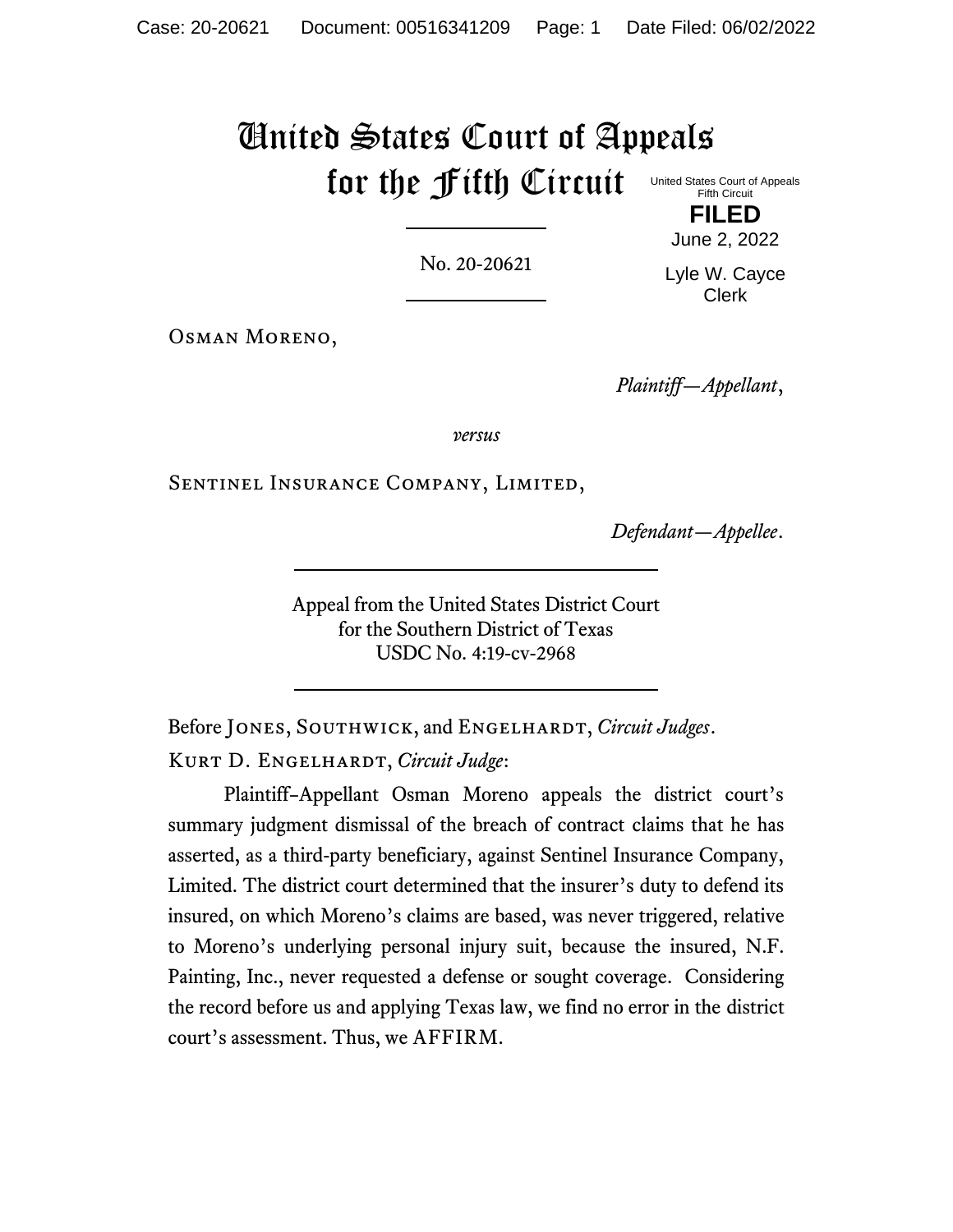## **I.**

In July 2016, Moreno worked as a painter for N.F. Painting, Inc. ("N.F. Painting") on a project undertaken for Beazer Homes Texas, L.P. and Beazer Homes Texas Holdings, Inc. (collectively "Beazer Homes"). Beazer Homes, a homebuilder, contracted N.F. Painting for work on one of its developments. While on site, Moreno fell from a ladder and sustained serious injuries.

## A.

In November 2016, Moreno sued N.F. Painting and Beazer Homes for damages, in Texas state court, alleging negligence, gross negligence, and negligence *per se* in connection with his fall. At all relevant times, N.F. Painting was insured by Sentinel Insurance Company, Limited ("Sentinel") under a "Business Owner's Policy." As part of a "Master Construction Agreement" with N.F. Painting, Beazer Homes was an "additional insured" under the Sentinel policy.

N.F. Painting's policy provided coverage for business liability, including personal injury, up to \$1,000,000. Regarding payment under that coverage, and the provision of a defense for the insured, the policy stated, in pertinent part:

# **A. COVERAGES**

## **1. BUSINESS LIABILITY COVERAGE (BODILY INJURY, PROPERTY DAMAGE, PERSONAL AND ADVERTISING INJURY)**

### **Insuring Agreement**

**a.** We will pay those sums that the insured becomes legally obligated to pay as damages because of "bodily injury", "property damage" or "personal and advertising injury" to which this insurance applies.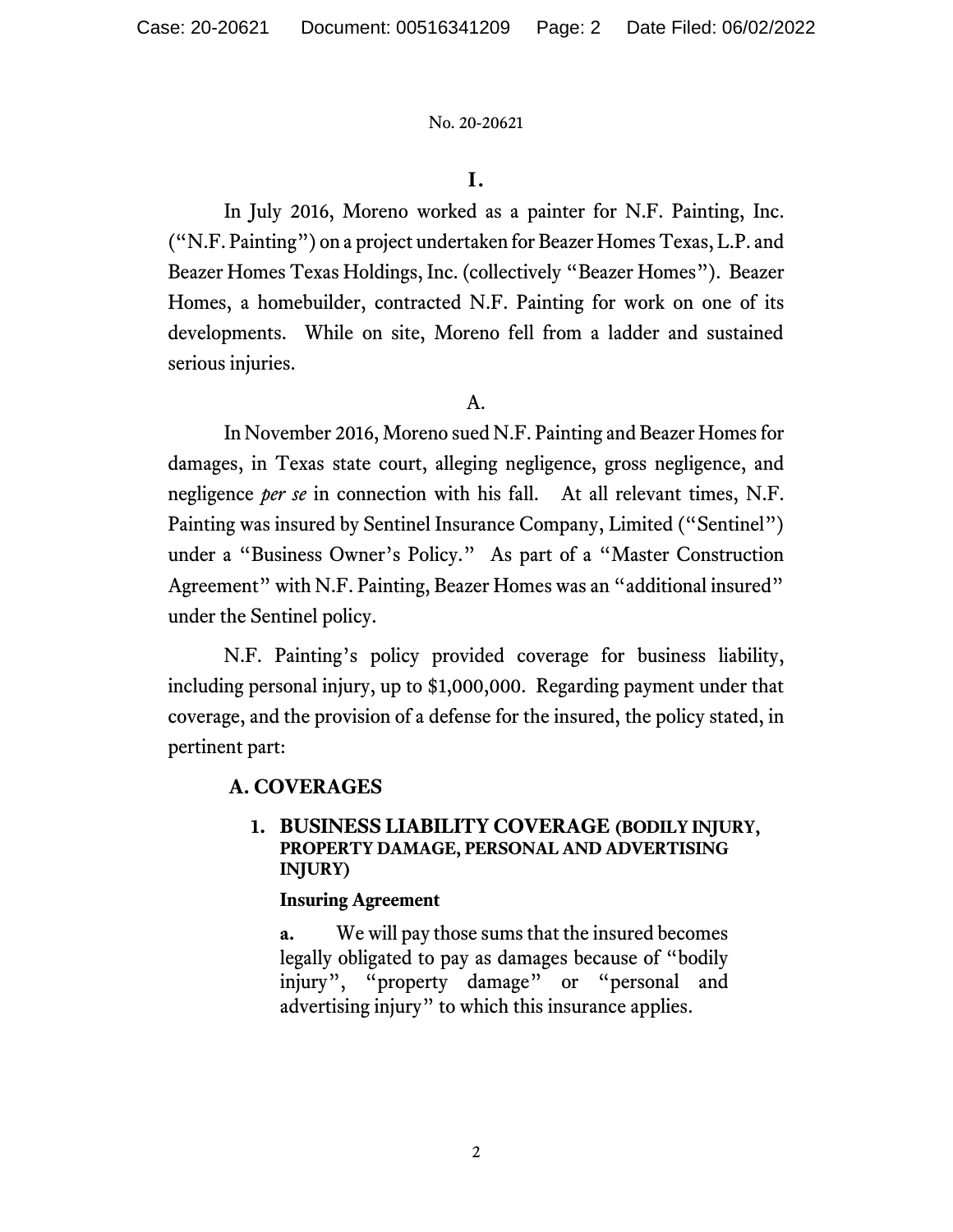We will have the right and duty to defend the insured against any "suit" seeking those damages. However, we will have no duty to defend the insured against any "suit" seeking damages for "bodily injury", "property damage" or "personal and advertising injury" to which this insurance does not apply.

We may, at our discretion, investigate any occurrence" or offense and settle any claim or "suit" that may result. . . .

The Sentinel policy also contained two exclusions that are relevant here.

# **B. EXCLUSIONS**

# **1. Applicable To Business Liability Coverage**

This insurance does not apply to:

# **a.– c. [omitted]**

# **d. Workers' Compensation and Similar Laws**

Any obligation of the insured under a workers' compensation, disability benefits or unemployment compensation law or any similar law.

# **e. Employer's Liability**

"Bodily injury" to:

**(1)** An employee" of the insured arising out of and in the course of:

**(a)** Employment by the insured; or

 **(b)** Performing duties related to the conduct of the insured's business[.]

**(2)** [omitted]

This exclusion applies: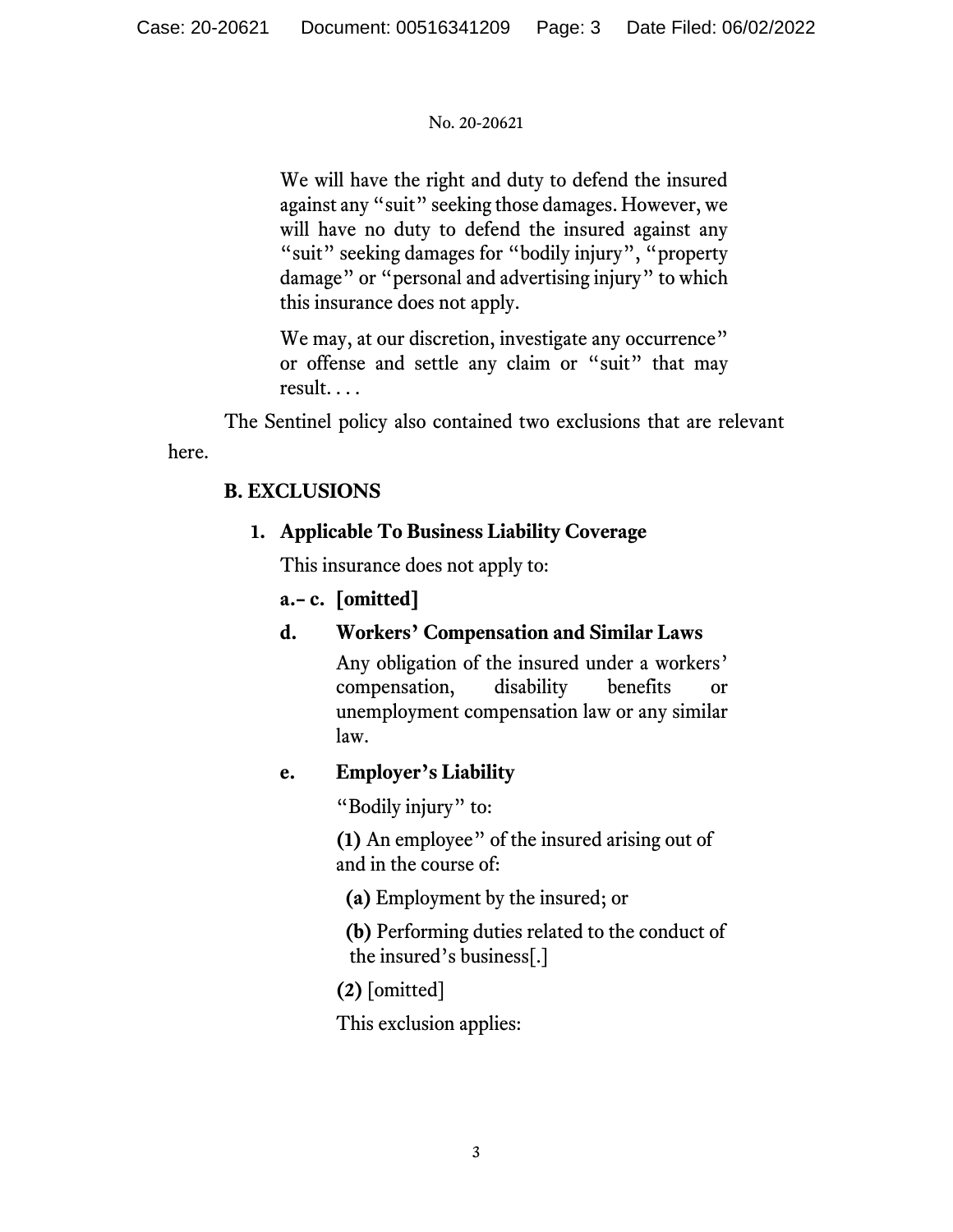**(1)** Whether the insured may be liable as an employer or in any other capacity; and

**(2)** To any obligation to share damages with or repay someone else who must pay damages because of the injury.

This exclusion does not apply to liability assumed by the insured under an "insured contract."

Regarding the insured's "Duties In The Event of Occurrence, Offense, Claim Or Suit," Section E.2 of the policy stated:

# **E**. **LIABILITY AND MEDICAL EXPENSES GENERAL CONDITIONS**

 **1. [omitted]**

# **2. Duties In The Event of Occurrence, Offense, Claim Or Suit**

# **a. Notice of Occurrence or Offense**

You or any additional insured must see to it that we are notified as soon as practicable of an "occurrence" or an offense which may result in a claim. To the extent possible, notice should include:

**(1)** How, when and where the "occurrence" or offense took place;

**(2)** The names and addresses of any injured persons and witnesses; and

**(3)** The nature and location of any injury or damage arising out of the occurrence or offense.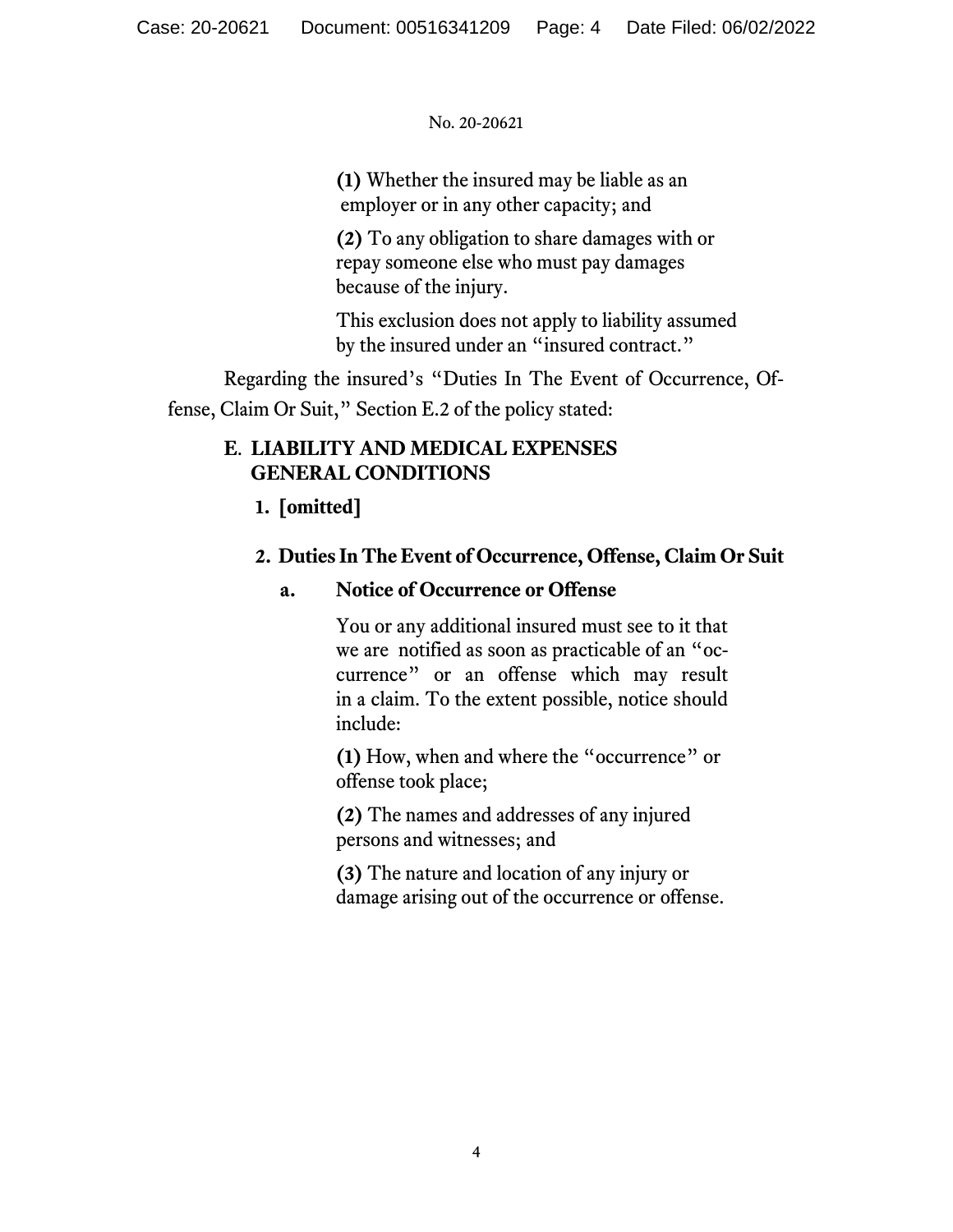## **b. Notice of Claim**

If a claim is made or "suit" is brought against any insured, you or any additional insured must:

**(1)** Immediately record the specifics of the claim or "suit" and the date received; and

**(2)** Notify us as soon as practicable.

You or any additional insured must see to it that we receive a written notice of the claim or "suit" as soon as practicable.

# **c. Assistance And Cooperation Of The Insured**

You and any other involved insured must:

**(1)** Immediately send us copies of any demands, notices, summonses or legal papers received in connection with the claim or "suit";

**(2)** Authorize us to obtain records and other information;

**(3)** Cooperate with us in the investigation, settlement of the claim or defense against the "suit"; and

**(4)** Assist us, upon our request, in the enforcement of any right against any person or organization that may be liable to the insured because of injury or damage to which this insurance may also apply.

# **d. Obligations At The Insured's Own Cost**

No insured will, except at that insured's own cost, voluntarily make a payment, assume any obligation, or incur any expense, other than for first aid, without our consent.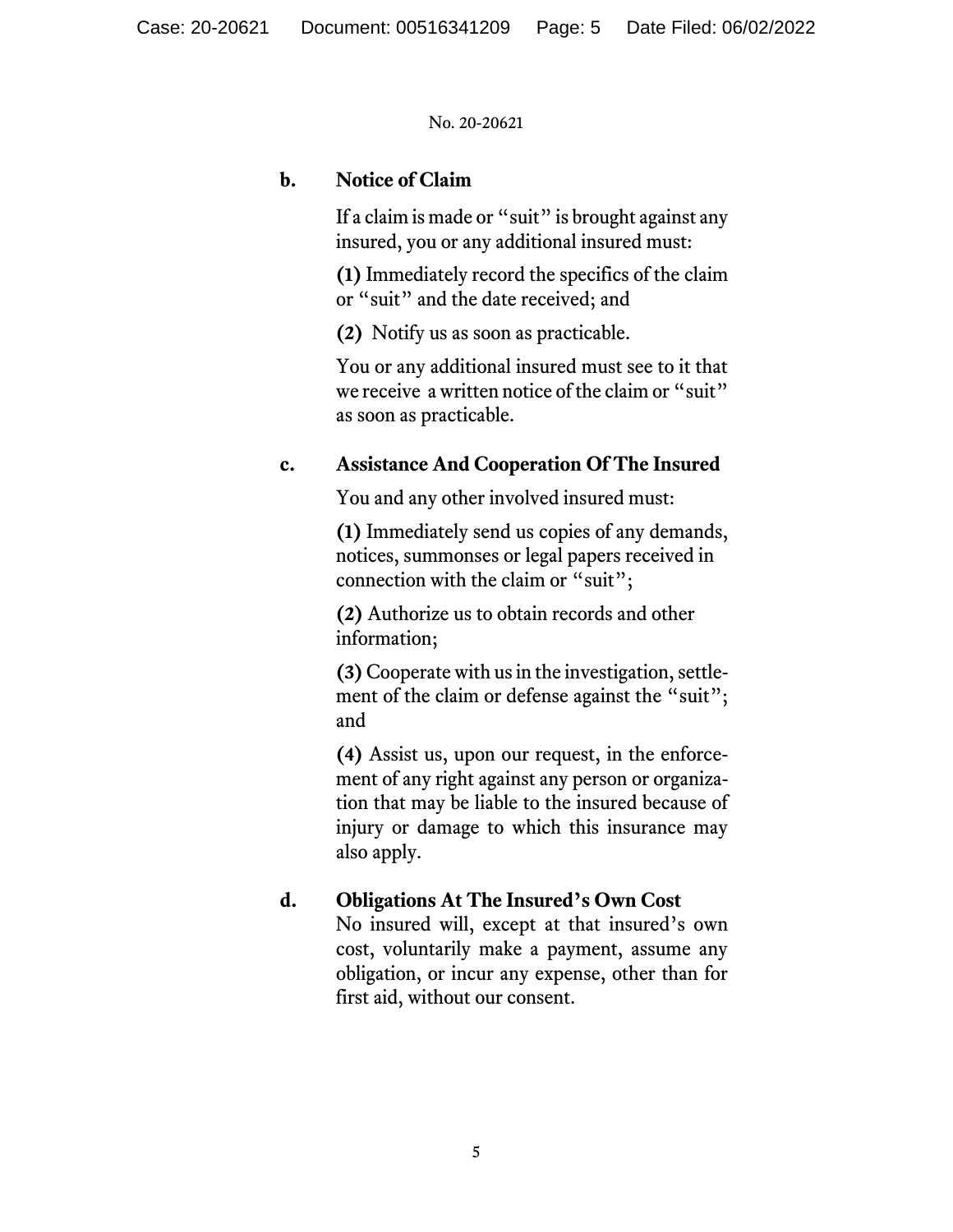Lastly, regarding suits against Sentinel, Section E.4 of the policy stated:

# **4. Legal Action Against Us**

 No person or organization has a right under this Coverage Form:

- **a.** To join us as a party or otherwise bring us into a "suit" asking for damages from an insured; or
- **b**. To sue us on this Coverage Form unless all of its terms have been fully complied with.

A person or organization may sue us to recover on an agreed settlement or on a final judgment against an insured; but we will not be liable for damages that are not payable under the terms of this insurance or that are in excess of the applicable limit of insurance. An agreed settlement means a settlement and release of liability signed by us, the insured and the claimant or the claimant's legal representative.

B.

Despite being served with Moreno's suit on March 9, 2017, N.F. Painting did not contact Sentinel to request, or even inquire about, coverage and/or a defense under its liability policy. Nor did it send Sentinel a copy of the petition or any other documentation received in connection with the suit. Instead, N.F. Painting retained the services of attorney Armando Lopez. On April 3, 2017, Lopez filed an answer on behalf of N.F. Painting and, on May 12, 2017, provided responses to Moreno's requests for admissions and disclosures. In those discovery responses, N.F. Painting denied possessing any insurance that would cover the incident.

N.F. Painting's co-defendant, Beazer Homes, however, did not hesitate to contact Sentinel about Moreno's suit. Specifically, the declaration of Julie Katchmir, Sentinel's Claim Consultant, states that, on May 18, 2017,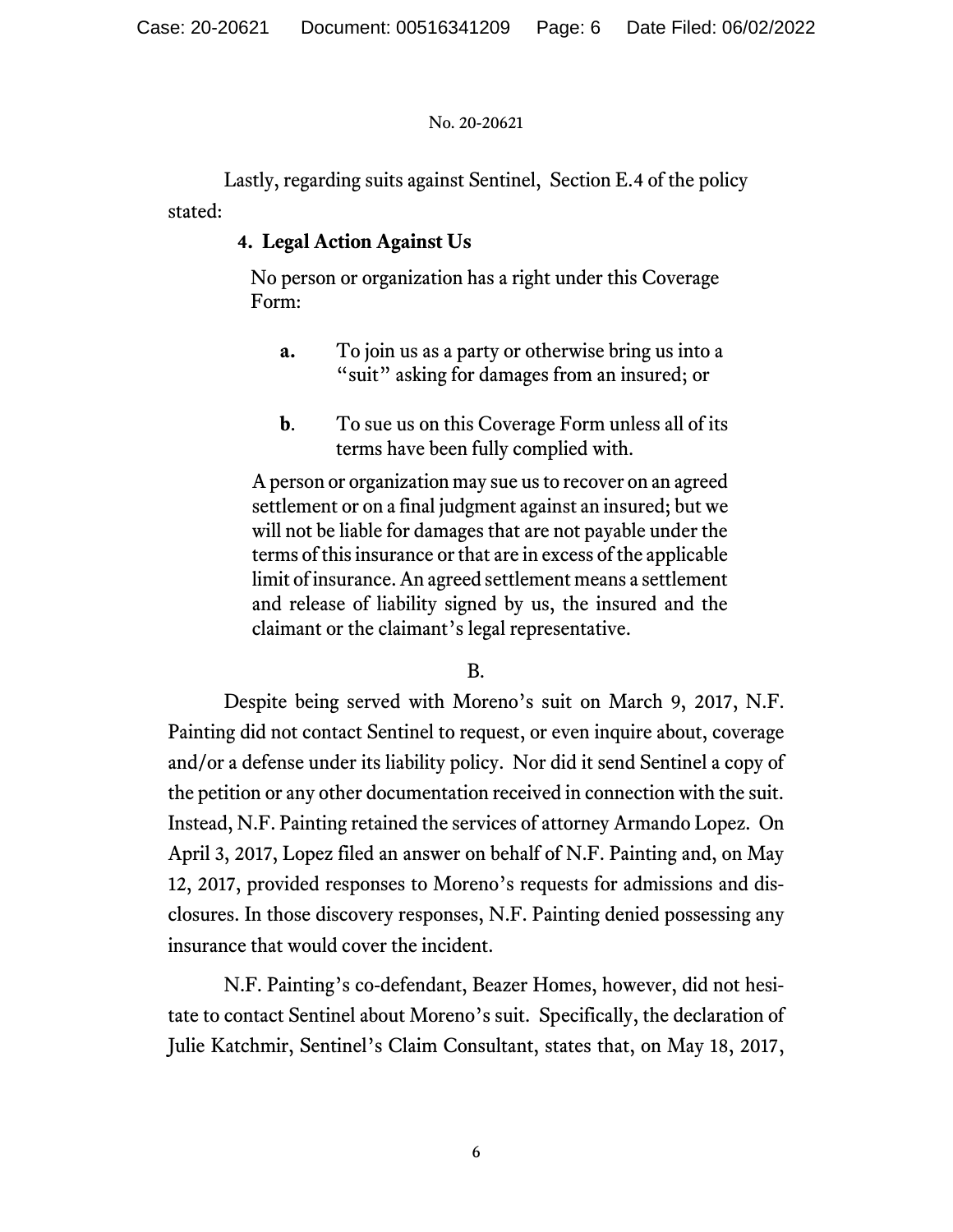Sentinel received a copy of an April 4, 2017 letter from counsel for Beazer Homes that was addressed to Attorney Lopez. The April 4, 2017 letter was accompanied by a copy of a March 23, 2017 letter, entitled "DEMAND AND TENDER FOR DEFENSE AND INDEMNITY," that Beazer Homes had sent, via certified mail, to Nelson Flores for N.F. Painting. In both letters, Beazer Homes, referencing the state court suit filed by Moreno against it and N.F. Painting, demanded defense and indemnity (pursuant to the indemnification paragraph of its contract with N.F. Painting), asked that N.F. Painting's insurance carrier be notified of the claim, and requested written confirmation of N.F. Painting's agreement to defend and indemnify Beazer Homes.<sup>1</sup> That same day, May 18, 2017, another Sentinel claims representative, Lori Toliver Cawley, sent a letter to "Nelson Flores dba N&F Painting," notifying N.F. Painting of Sentinel's receipt of the April 4, 2017 "claim" submitted by Beazer Home, and asking Flores to contact her "immediately" to "expedite the handling of your claim."<sup>2</sup>

On May 22, 2017, after receiving no response to Cawley's May 18, 2017 letter, Sentinel, through Katchmir, emailed and left a voice mail for Lopez, who was identified as N.F. Painting's attorney in the April 4, 2017 letter from Beazer Homes' attorney. Katchmir queried whether Lopez was representing N.F. Painting in the state court suit filed by Moreno, and indicated that she was seeking contact information for N.F. Painting, so that she

<sup>&</sup>lt;sup>1</sup> Both letters identify the state court suit by name, judicial district, and docket number.

<sup>&</sup>lt;sup>2</sup> Although other documents in the record identify Sentinel's insured as N.F. Painting, the claims documentation completed by Sentinel's claims representatives refers to the company as "Nelson Flores dba N&F Painting" or simply "N&F Painting." The discrepancy presumably exists because certain portions of the insurance policy identify the insured as "Nelson Flores dba N&F Painting."**.** When quoting the claims documentation or Katchmir's declaration, we will use the same business name and spelling stated therein.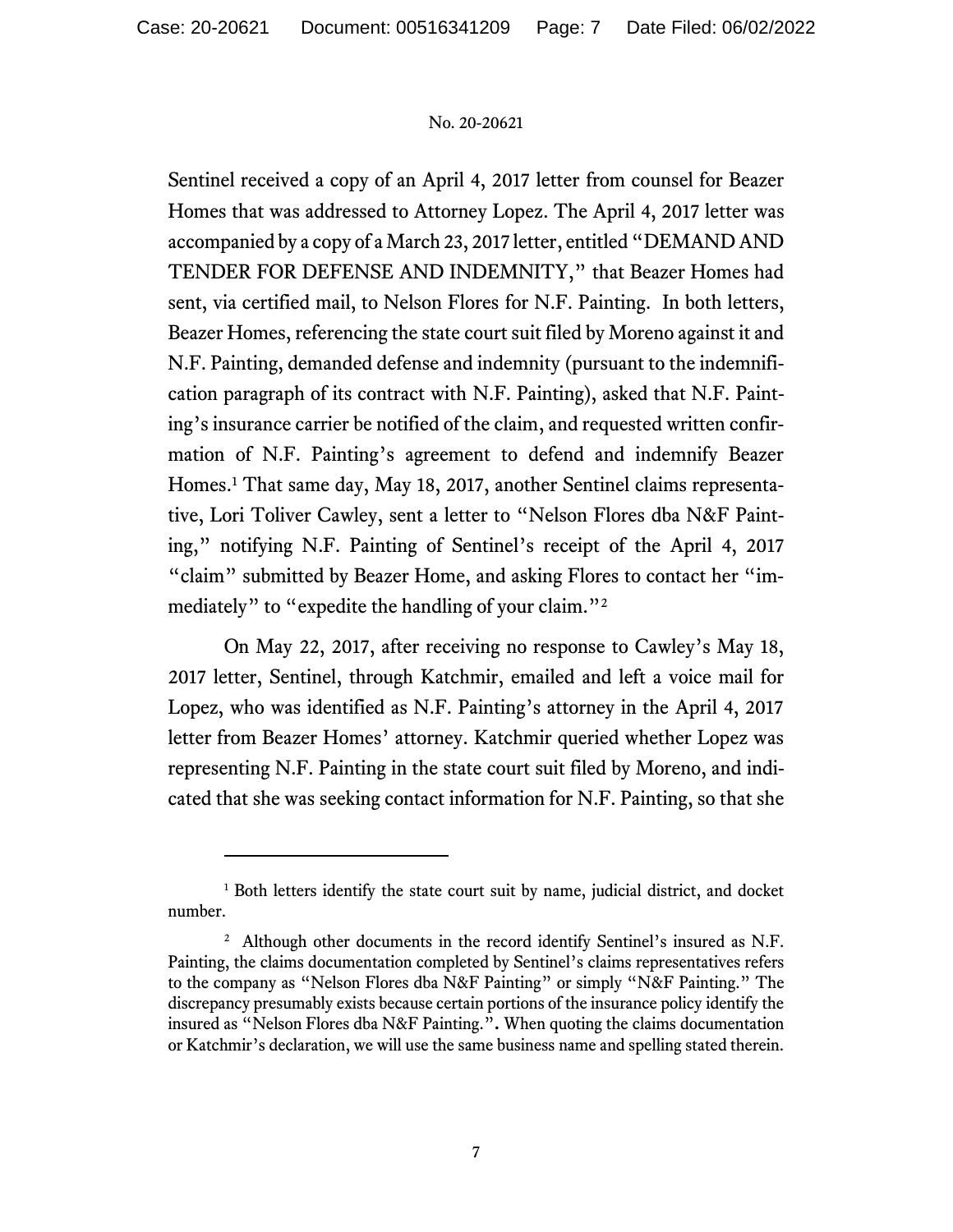could "discuss the matter" with it. Eight days later, on May 30, 2017, after still receiving no response from Lopez or N.F. Painting, Sentinel contacted Nelson Flores, the owner of N.F. Painting, by telephone. According to Katchmir's declaration, Flores told her that Lopez was representing N.F. Painting in the state court suit filed by Moreno and recommended that she contact Lopez to obtain a copy of the complaint; Flores did not request that Sentinel defend and indemnify N.F. Painting in the state court suit.

By letter dated June 2, 2017, from Katchmir to counsel for Beazer Homes, Sentinel acknowledged receipt of the April 4, 2017 letter addressed to Attorney Lopez, identified itself as the business liability carrier for N.F. Painting, and agreed to defend and indemnify Beazer Homes "without a reservation of rights" (pursuant to the construction contract between Beazer Homes and N.F. Painting) in the state court suit filed by Moreno.<sup>3</sup>

On June 12, 2017, having not yet received a response to her inquires, Katchmir sent a letter to Lopez, by both email and U.S. Mail, referencing her May 22, 2017 email and phone call, Sentinel's receipt of the letter addressed to Lopez from Beazer Homes' counsel, and Sentinel's insurance carrier status for N.F. Painting. <sup>4</sup> Katchmir's letter also requested that Lopez call her, as soon as possible, if he were representing N.F. Painting in the state court suit file by Moreno, to discuss the matter.

The next day, June 13, 2017, Katchmir talked to Lopez by telephone. According to Katchmir's declaration, Lopez confirmed, during the call, that he was representing N.F. Painting in the Moreno's state court suit and that N.F. Painting had hired him, rather than reporting or tendering the suit to

<sup>&</sup>lt;sup>3</sup> The letter identified the name of the attorney to whom Sentinel would be assigning Beazer Home's representation.

<sup>&</sup>lt;sup>4</sup> The letter indicates that a copy was sent to Flores via U.S. mail.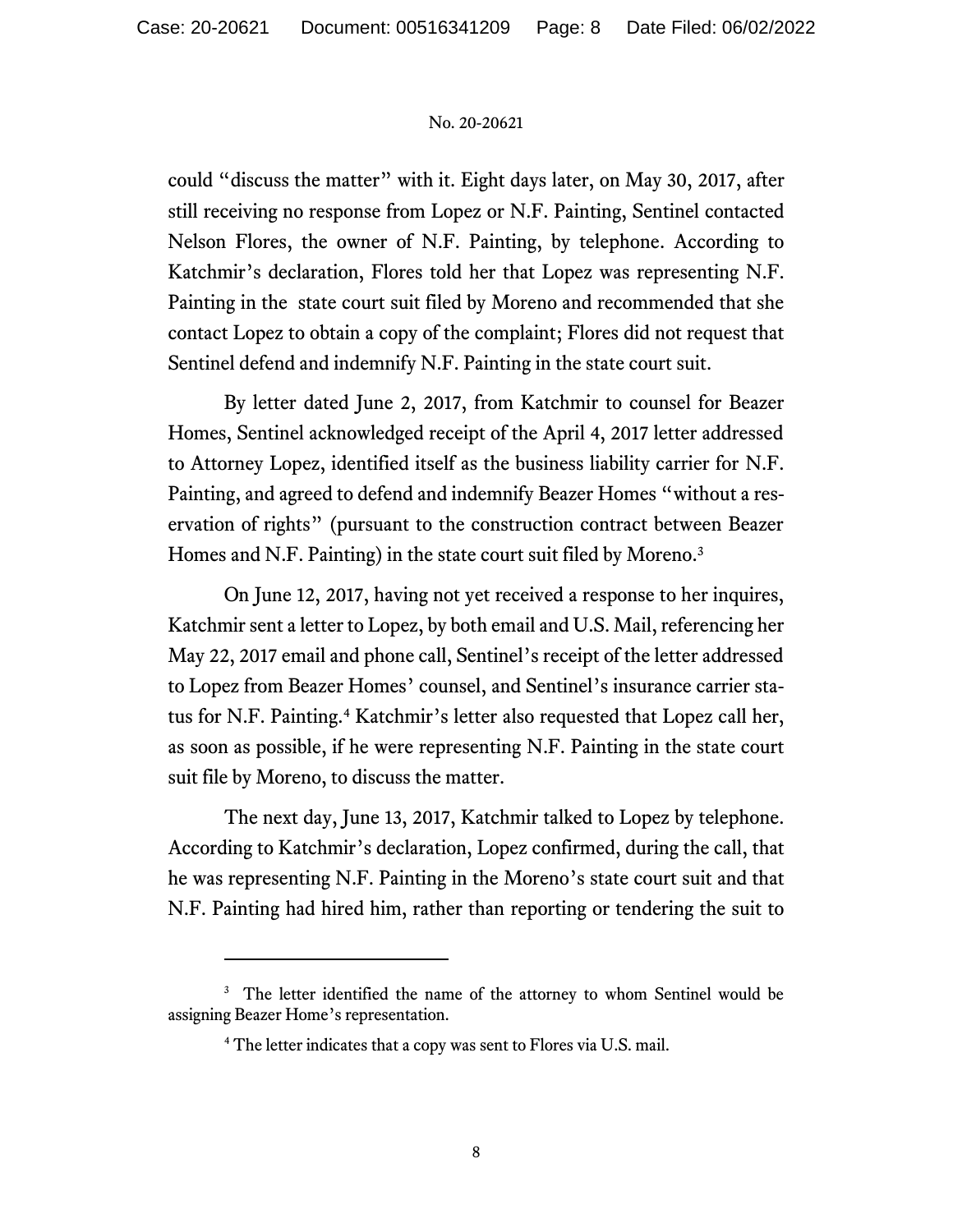Sentinel, "because Flores did not believe that there would be coverage for [the suit] due to the fact that Moreno, the plaintiff [], was an employee of N&F Painting." Katchmir's declaration also states: "Despite the lack of tender from N&F Painting to Sentinel, I expressly asked Attorney Lopez to provide me with the complaint in the Underlying Litigation."<sup>5</sup>

Later the same day, June 13, 2017, a person associated with Lopez's law firm emailed N.F. Painting's "Original Answer & Request for Disclosure," "Responses to Plaintiff's Request for Admissions," "Responses to Plaintiff's Request for Production," "Responses to Plaintiff's Request for Disclosures," and "Answers to Plaintiff's Interrogatories" to Katchmir, but failed to include the complaint that Katchmir had requested.

On June 19, 2017, Katchmir sent another email to Lopez, thanking him for the previously sent documents and again requesting a copy of the complaint. Later that day, Lopez sent a copy of the complaint (petition) to Katchmir by reply email, which simply stated: "Attached." As noted in Katchmir's declaration, Lopez's email communication did not request that Sentinel defend and indemnify N&F Painting [in the underlying state court suit].

Thereafter, in a July 5, 2017 letter to "Nelson Flores DBA N&F Painting," which was sent to Flores by certified mail and by regular U.S. Mail to Lopez, Katchmir (on behalf of Sentinel) referenced the materials provided to her by Lopez and stated:

"Based on our review, we must respectfully disclaim coverage under the Business Liability policy. As such, we will not be providing the Defense or Indemnification for Nelson Flores or

<sup>&</sup>lt;sup>5</sup> Although Katchmir refers to the document as a "complaint," the document actually is styled as a "petition."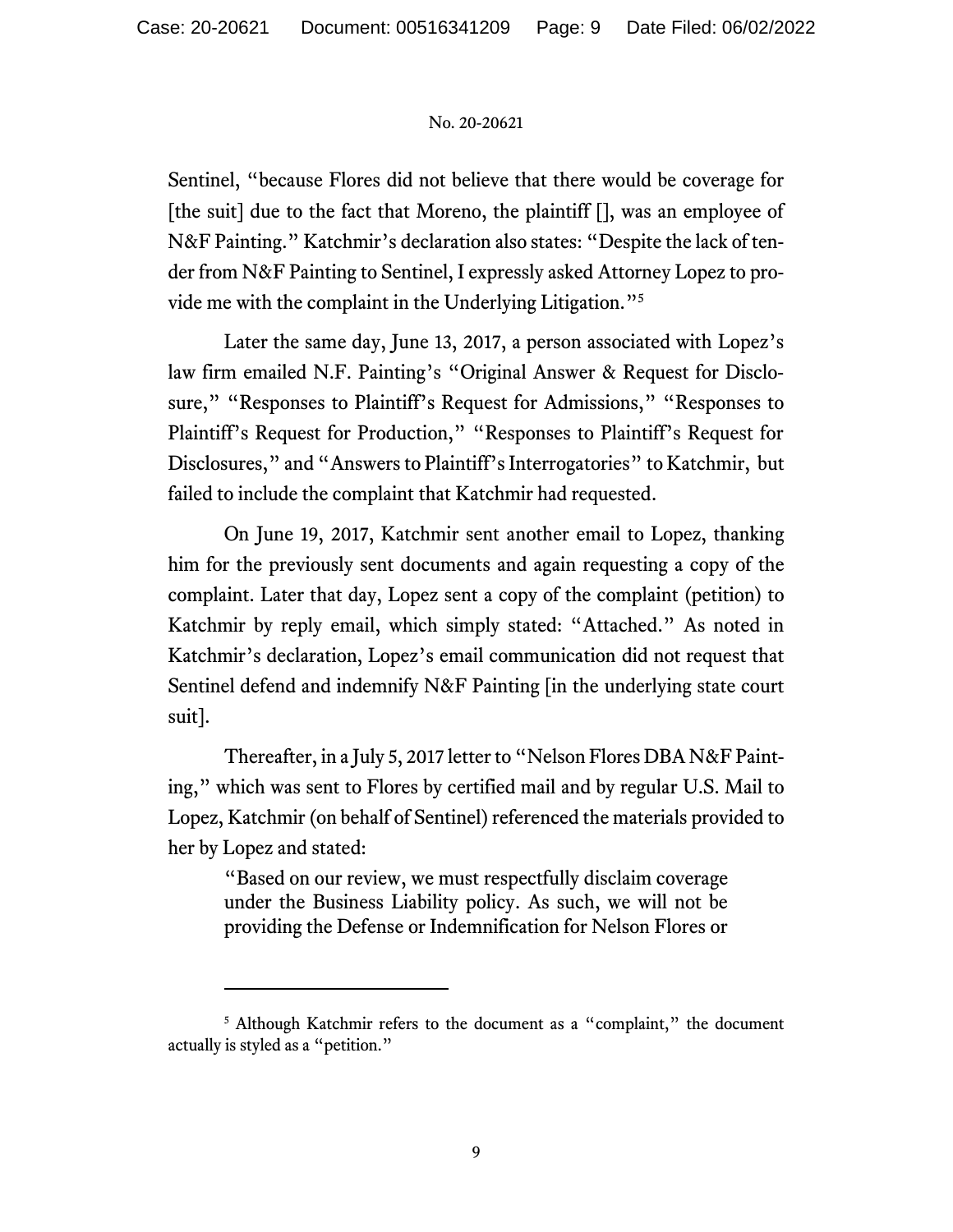N&F Painting under the policy in connection with [Moreno's state court suit]. Our coverage determination is outlined below.

The remainder of the July 5, 2017 letter explains that Sentinel's "no coverage" determination is based on Moreno's status as employee of N.F. Painting, who was injured while in the course and scope of his employment duties, thereby triggering Exclusions B(1)(d) and (e). Notably, however, the July 5 letter also states:

Our analysis is based on the facts as we presently understand them. If there are new allegations or additional information that you feel may alter our position as to the coverage, please forward that information to us for consideration.

Finally, the July 5 letter concludes with a request that Katchmir be contacted regarding any questions about "this matter or the contents of this letter."

In her declaration, Katchmir characterizes the July 5, 2017 letter as "confirm[ing] that Sentinel would not be providing a defense or indemnification to N&F Painting for the [Moreno state court suit]." In any event, the letter mailed to "Nelson Flores DBA N&F Painting" was returned "unclaimed" and, though a copy of the letter also was mailed to Lopez on July 5, and then emailed on September 6, 2017 (upon the return of the certified letter as "unclaimed"), Sentinel never received any response to the letter from Lopez or Flores.

C.

In mid-September 2018, Beazer Homes settled with Moreno and was dismissed from the state court suit. The litigation between N.F. Painting and Moreno, however, progressed and, on October 23, 2018, Moreno filed a "First Amended Petition," alleging (for the first time) that he was injured while working "as an independently contracted painter." It is undisputed that Sentinel was not notified when the amended petition was filed. Nor did any of the remaining parties to the state court suit, or their counsel, send a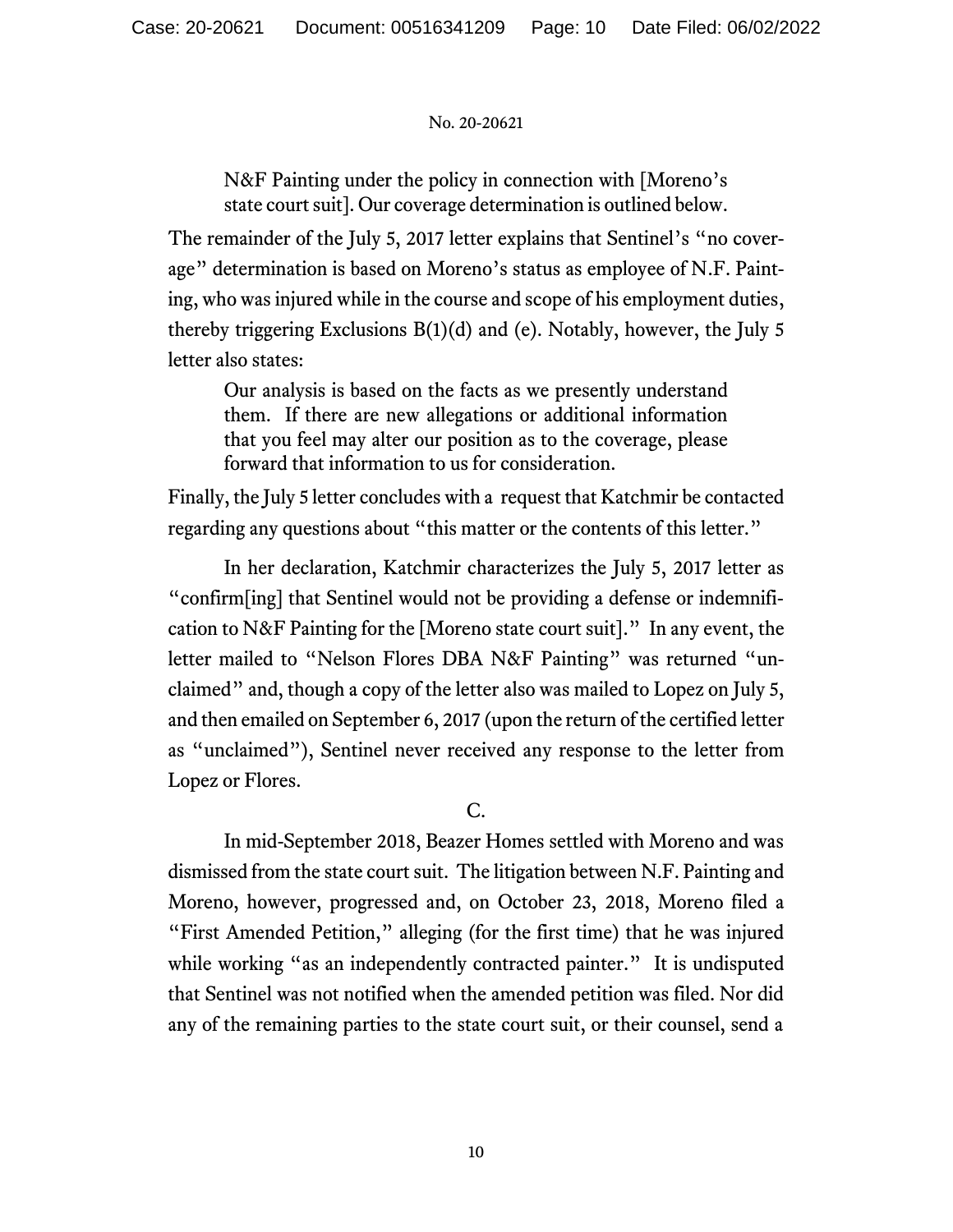copy of the amended petition to Sentinel, or request coverage relative thereto.

In late 2018, an April 15, 2019 trial date was set in the state court suit. But, for reasons not specified in the record, the trial did not commence in April as scheduled. Instead, by order dated May 3, 2019, the April 2019 trial date was reset to the two-week period commencing on August 19, 2019. Approximately two weeks later, however, on May 17, 2019, the parties submitted a "Proposed Agreed Judgment" to the state court.

Despite the April 2019 trial date having been reset to August 2019, the May 17, 2019 "Proposed Agreed Judgment" surprisingly represents that the case "proceeded to trial" on April 15, 2019, and, "at the conclusion of the evidence, the Court considered the evidence presented by way of live testimony, exhibits, pleadings, and deposition designations and issued Findings of Fact and Conclusions of Law." Referencing the "Court's Findings of Fact and Conclusions of Law," the "Proposed Agreed Judgment" "order[s], adjudge[s], and decree[s]," among other things, that:

(1) Moreno was "an independently contracted painter" and not an employee at the time of his July 3, 2016 injury;

(2) Sentinel provided Business Liability insurance with a \$1,000,000 limit of liability to N.F. Painting, Inc., at the time of Moreno's injury;

(3) N.F. Painting, Inc., placed Sentinel on proper notice of Moreno's claims; and

(4) Moreno was entitled to recover a total of \$1,627,541.35 in damages, before interest and costs, from N.F. Painting, Inc.

The "Proposed Agreed Judgment" was signed by the state court judge on May 20, 2019.<sup>6</sup> According to Katchmir's declaration, neither N.F.

<sup>&</sup>lt;sup>6</sup> The word "Proposed" remains in the title of the document signed by the state court judge on May 20, 2019. Nevertheless, to distinguish the document signed by the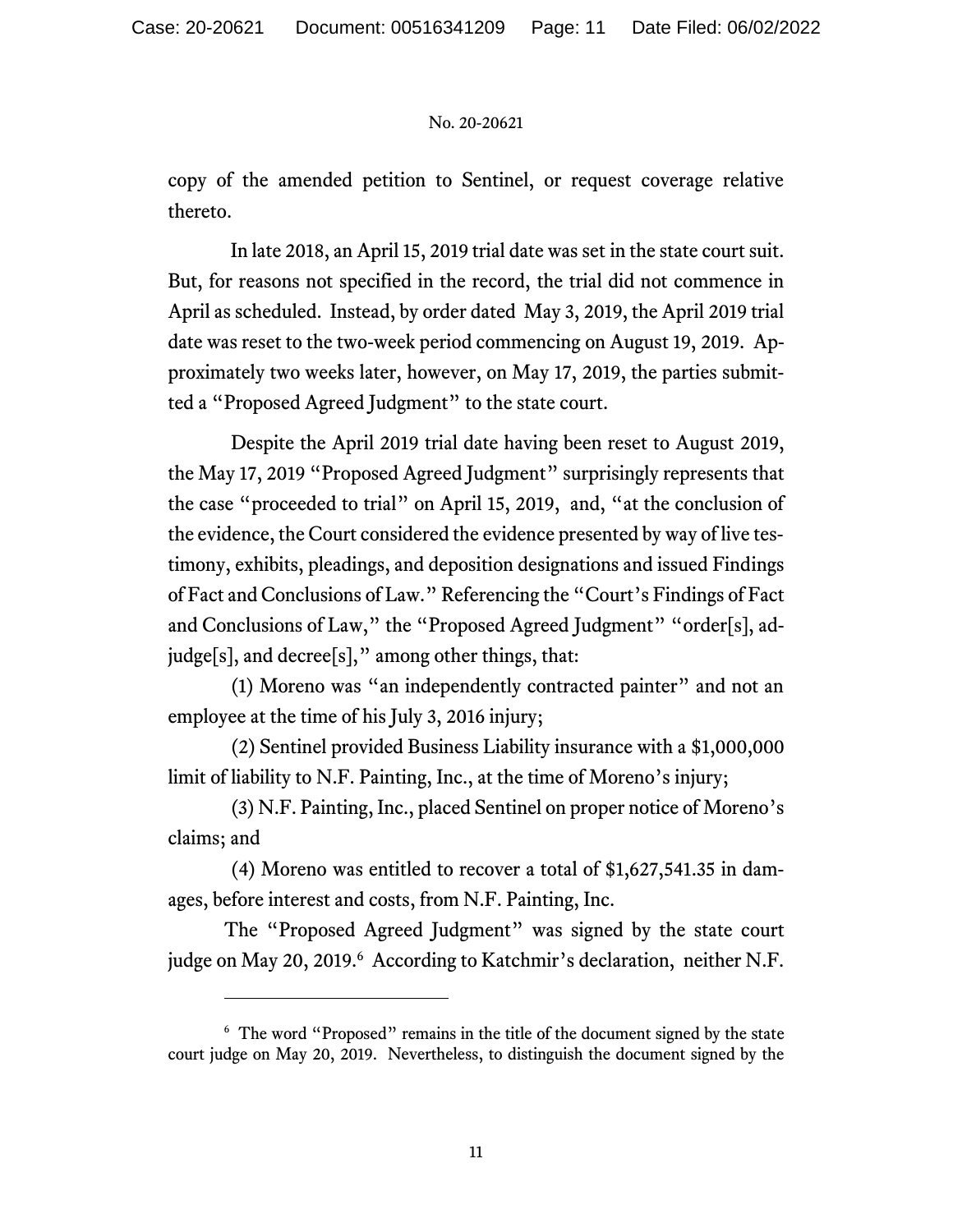Painting nor Lopez reported the May 20, 2019 "Agreed Judgment" to Sentinel. Nor did N.F. Painting, through Flores or Lopez, request insurance coverage, or defense, from Sentinel in connection with the Agreed Judgment.

## **II.**

Approximately one month later, on June 26, 2019, Moreno commenced the instant action by suing Sentinel and The Hartford Financial Services Group, Inc. ("Hartford") in Texas state court. The state court petition largely restates the "findings" of the May 20, 2019 Agreed Judgment, and alleges that Sentinel and Hartford "failed to satisfy their obligations pursuant to their insurance policy with [N.F. Painting, Inc.]," which constituted a "material breach of contract." Based on these assertions, Moreno, proceeding as a third-party beneficiary to the liability insurance contract, requested, *inter alia*, damages in the amount awarded against N.F. Painting in the May 20, 2019 Agreed Judgment"(\$1,627,541.35). The defendants removed the case to federal court under diversity jurisdiction.

Once in federal court, Moreno voluntarily dismissed his claims against Hartford. Thereafter, Sentinel and Moreno filed cross-motions for summary judgment. Sentinel maintained that Moreno's claims fail because: (1) Sentinel did not breach its contractual duties to N.F. Painting, including its duty to defend, since N.F. Painting never requested defense or coverage from Sentinel relative to Moreno's state court suit; thus, Sentinel's duty to defend NF Painting was never triggered; and (2) the Sentinel policy's exclusions applicable to "employees" preclude coverage for Moreno's damages because Moreno was an employee. Conversely, Moreno argued that N.F. Painting had properly notified Sentinel of his personal injury claim, and that Sentinel

state court judge, on May 20, from the document submitted by the parties on May 19, we hereafter refer to the May 20 document as the "Agreed Judgment."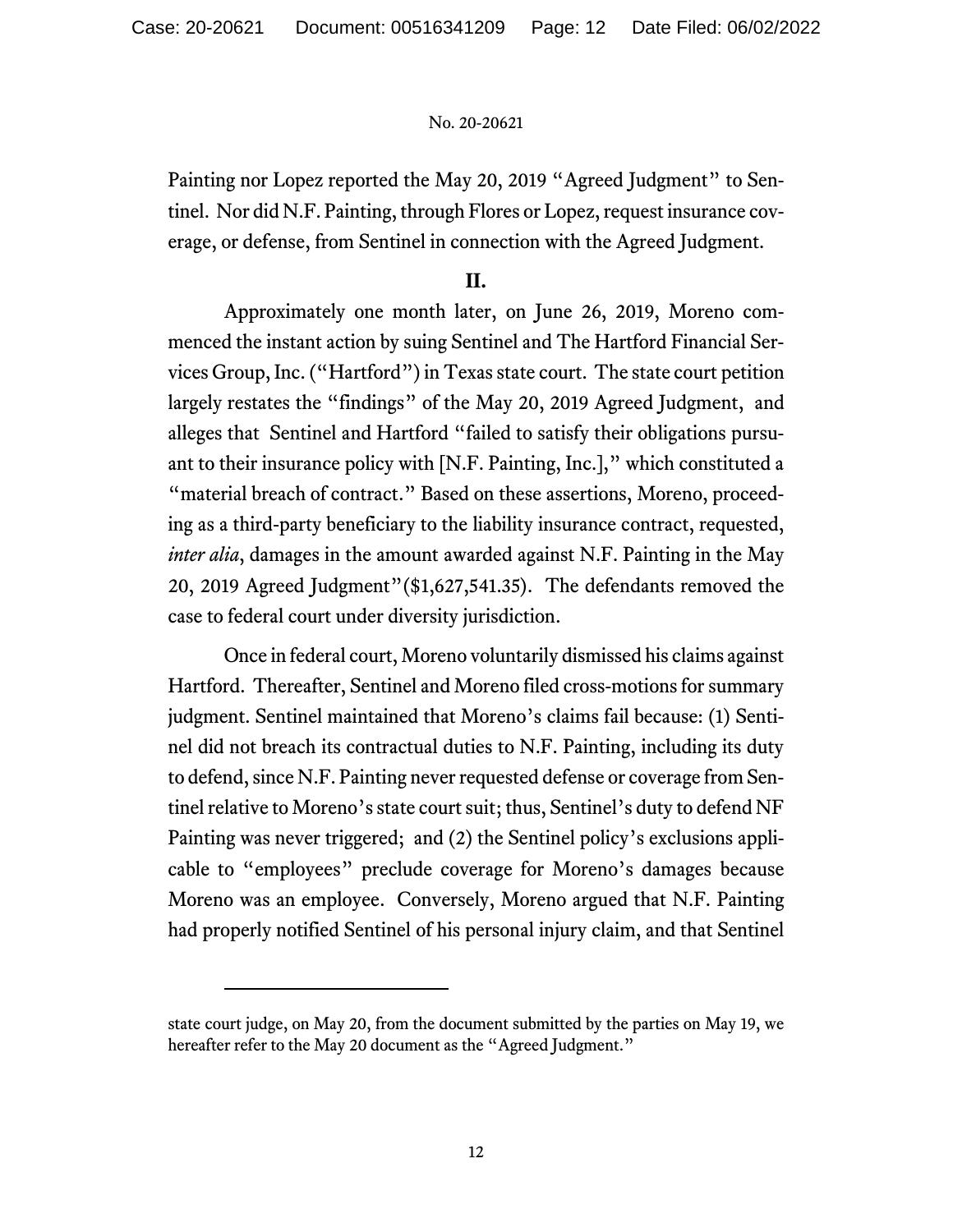could have provided coverage, defense, and indemnification to N.F. Painting, but refused. Additionally, regarding the policy's "employee" coverage exclusions, Moreno maintained that, by virtue of the May 20, 2019 state court judgment, Sentinel was collaterally estopped from denying that Moreno was an independent contractor, and in any event, the summary judgment evidence established that Moreno was not an employee.

Rejecting Moreno's collateral estoppel assertion, the district court reasoned that Moreno had not shown that relevant "facts" were "actually litigated" by true adversaries and were essential to the judgment; nor had Moreno established privity.<sup>7</sup> The district court additionally determined that N.F. Painting had not satisfied the notice requirements of the policy, and had failed to otherwise notify Sentinel of Moreno's suit and had failed to request a defense. Accordingly, the district court concluded, Sentinel had not breached the insurance contract by not defending N.F. Painting against the Moreno's state court suit and by not paying the May 20, 2019 Agreed Judgment against N.F. Painting. Given these determinations, the district court denied Moreno's motion, and granted Sentinel's, without the necessity of considering the parties' competing positions regarding the applicability of the policy's "employee" coverage exclusions. This appeal followed.

<sup>&</sup>lt;sup>7</sup> The district court discussed the Agreed Judgment at length, noting that this "curious document" referenced a trial that did not occur and findings of fact and law that were never made before decreeing N.F. Painting liable. The court then queried why N.F. Painting "should suddenly confess judgment for damages in excess of \$1.6 million." The district court concluded that "the Agreed Judgment transparently intended to establish Sentinel's liability for the judgment" and serve as the basis for the present suit.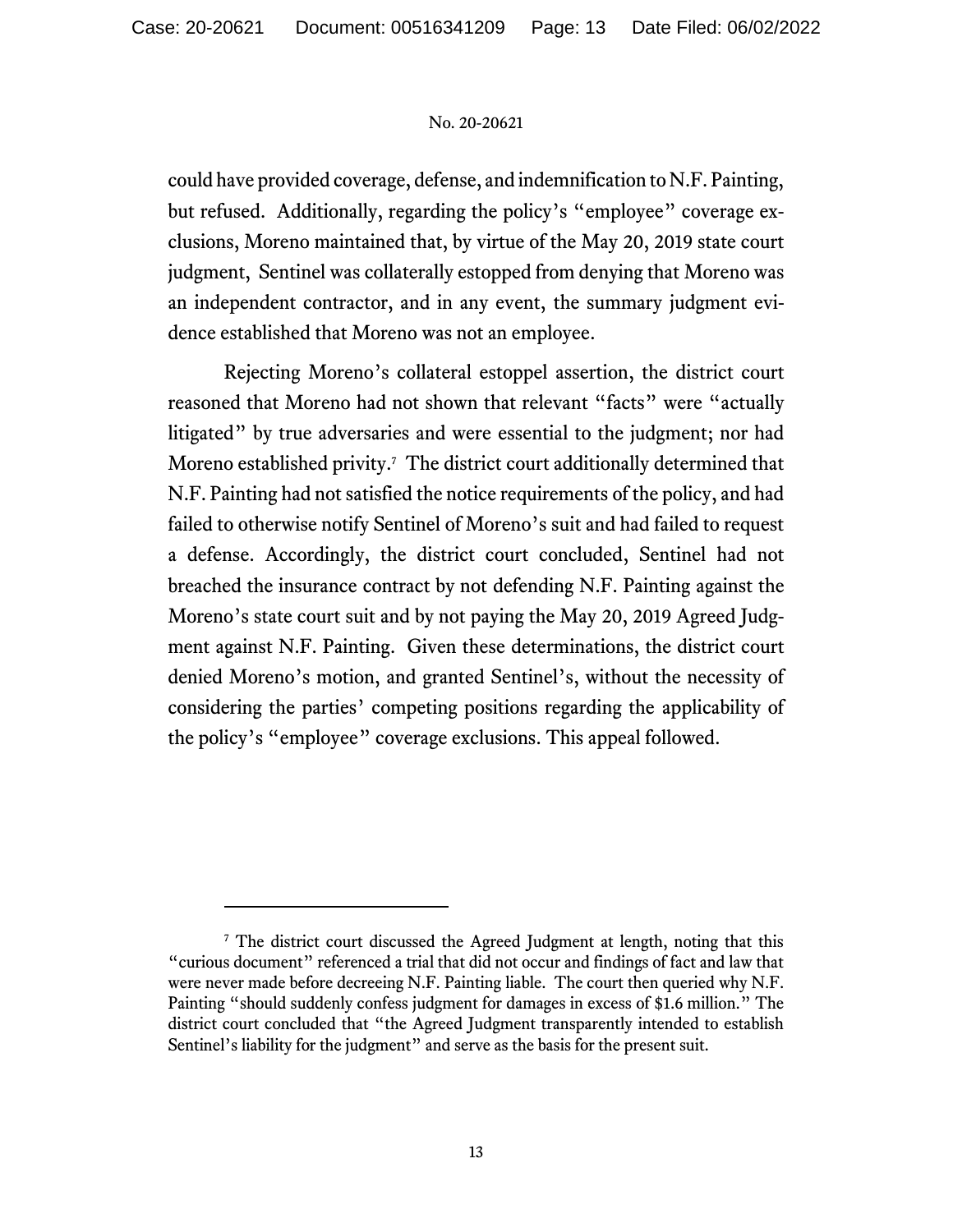## **III.**

We review grants of summary judgment *de novo*. *Renwick v. PNK Charles, LLC*, 901 F.3d 605, 611 (5th Cir. 2018). Summary judgment is appropriate where there is "no genuine dispute as to any material fact" and "the movant is entitled to judgment as a matter of law." FED. R. CIV. P. 56. Material facts are those that "might affect the outcome of the suit under the governing law." *Leasehold Expense Recovery*, *Inc. v. Mothers Work*, *Inc.*, 331 F.3d 452, 456 (5th Cir. 2003) (internal quotation marks and citation omitted). "A genuine [dispute] of material fact exists when the evidence is such that a reasonable jury could return a verdict for the non-moving party." *Austin v. Kroger Tex., L.P.*, 864 F.3d 326, 328 (5th Cir. 2017). If the moving party initially shows that the non-movant's case lacks support, "the non-movant must come forward with 'specific facts' showing a genuine factual issue for trial." *TIG Ins. Co. v. Sedgwick James of Washington*, 276 F.3d 754, 759 (5th Cir. 2002). All facts and reasonable inferences are construed in favor of the nonmovant, and the court should not weigh evidence or make credibility findings. *Deville v. Marcantel*, 567 F.3d 156, 163–64 (5th Cir. 2009). The resolution of a genuine dispute of material fact "is the exclusive province of the trier of fact and may not be decided at the summary judgment stage." *Ramirez v. Landry's Seafood Inn & Oyster Bar*, 280 F.3d 576, 578 n.3 (5th Cir. 2002).

# **IV.**

As clarified on appeal, Moreno's claims against Sentinel are premised upon on his assertion that Sentinel had wrongly refused to defend its insured, N.F. Painting, relative to the personal injury claim that Moreno previously asserted against N.F. Painting in state court and, thus, is legally responsible for the damages awarded against N.F. Painting in the May 20, 2019 Agreed Judgment. *See Great Am. Ins. Co. v. Hamel*, 525 S.W.3d 665, 665–71 (Tex. 2017) (an insurer who breaches its duty to defend cannot collaterally attack a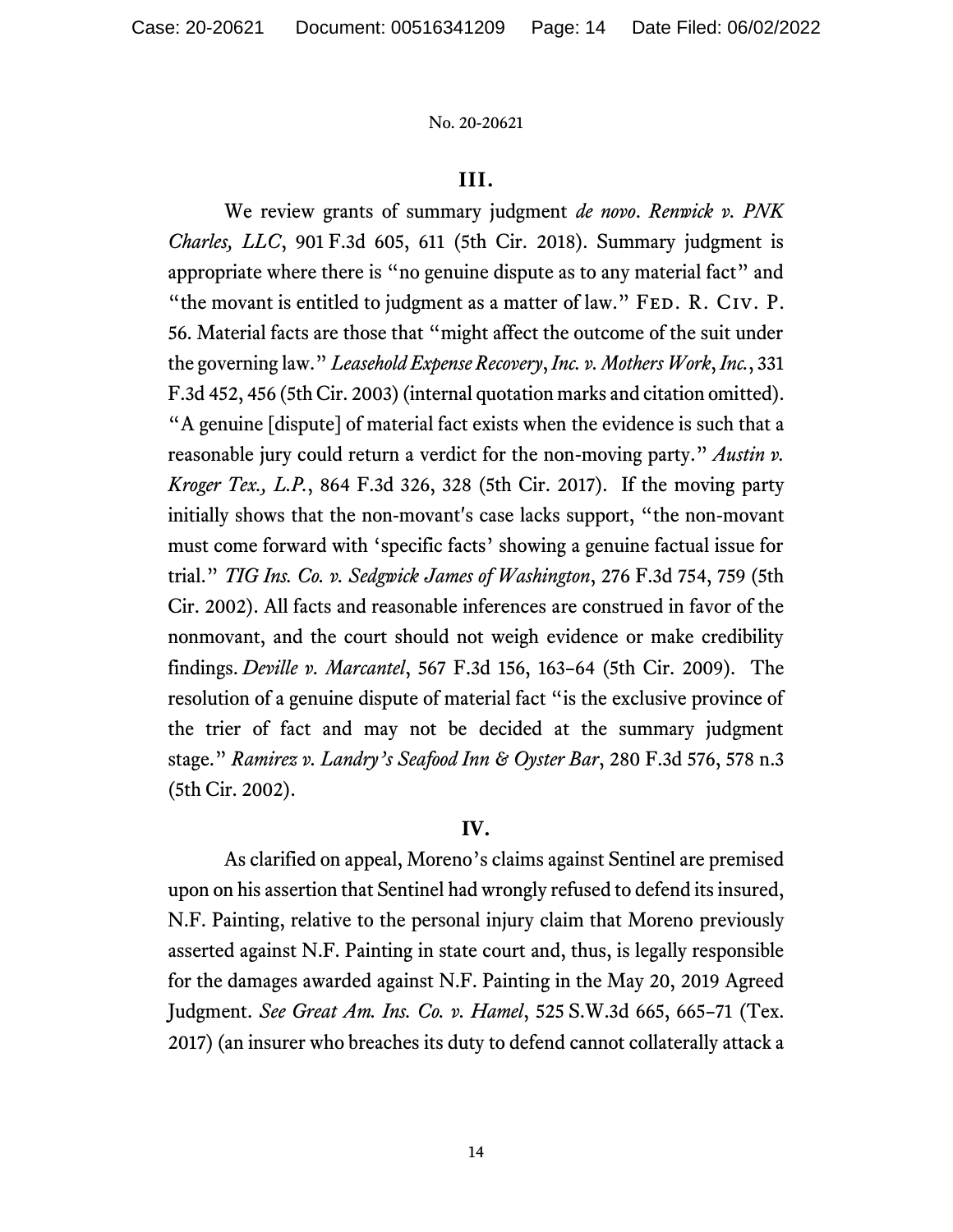covered judgment or settlement if the insured had an actual risk of liability at the time of trial or settlement, or had some other meaningful incentive to ensure the judgment or settlement accurately reflects the plaintiff's damages and thus the insured's covered liability loss). 8 For the reasons aptly stated in its comprehensive, twenty-one page "Memorandum and Order," the district court rejected Moreno's position. Having carefully considered the parties' submissions, pertinent portions of the record in this matter and in the underlying state court litigation, as well as applicable principles of Texas law, we agree with the district court.

# A. Duty to Defend and Indemnify

As noted by the district court, it is well-established, under Texas law, that "[m]ere awareness of a claim or suit does not impose a duty on the insurer to defend under the policy. . . ." *Nat'l Union Fire Ins. Co. of Pittsburgh, PA v. Crocker*, 246 S.W.3d 603, 608 (Tex. 2008).<sup>9</sup> "Put simply, there is no duty to provide a defense absent a request for coverage." *Id.* at 607. Indeed, the Texas Supreme Court has consistently held that an insurer has no duty to defend or to indemnify an insured unless the insured forwards suit papers to the insurer and requests a defense in compliance with the policy's noticeof-suit conditions. *See Crocker,* 246 S.W.3d at 606–10; *Harwell v. State Farm* 

<sup>&</sup>lt;sup>8</sup> As stated above, Moreno additionally sought judgment in the district court based on collateral estoppel grounds. The district court rejected this argument. Moreno has not urged this argument on appeal; thus, it is abandoned. *See, e.g., Cinel v. Connick*, 15 F.3d 1338, 1345 (5th Cir. 1994) ("An appellant abandons all issues not raised and argued in its initial brief on appeal.").

<sup>&</sup>lt;sup>9</sup> The parties agree that Texas law governs this diversity suit. "Where, as here, the proper resolution of the case turns on the interpretation of Texas law," this court is "'bound to apply [Texas] law as interpreted by the state's highest court.'" *Am. Int'l Specialty Lines Ins. Co. v. Rentech Steel LLC*, 620 F.3d 558, 564 (5th Cir. 2010) (quoting *Barfield v. Madison County*, 212 F.3d 269, 271–72 (5th Cir. 2000)).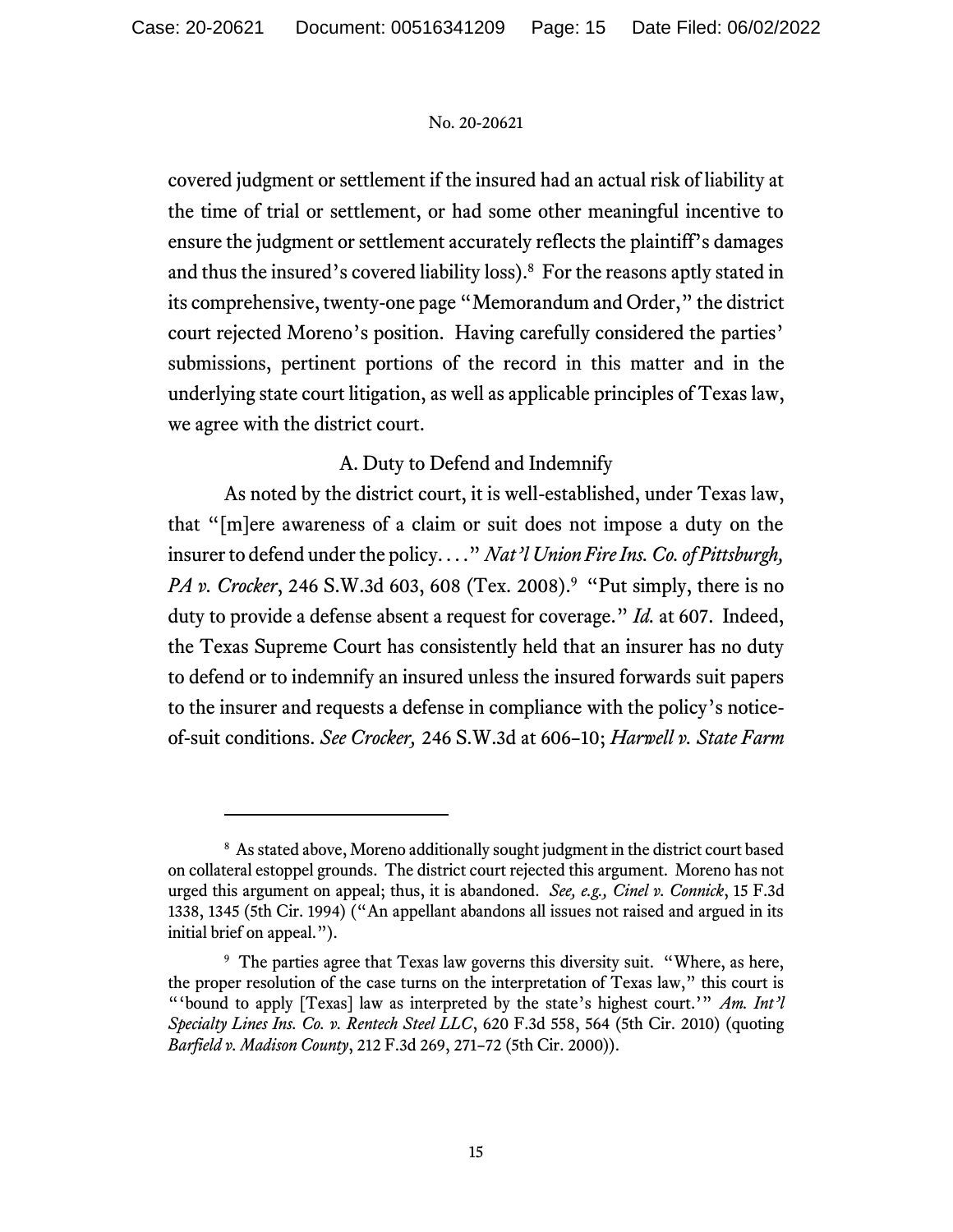*Mut. Auto. Ins. Co.,* 896 S.W.2d 170, 174–75 (Tex. 1995); *Weaver v. Hartford Accident & Indem. Co*., 570 S.W.2d 367, 370 (Tex. 1978).

In *Crocker*, the Texas Supreme Court explained "that notice and delivery-of-suit-papers provisions in insurance policies serve two essential purposes: (1) they facilitate a timely and effective defense of the claim against the insured, and more fundamentally, (2) they *trigger* the insurer's duty to defend by *notifying the insurer* that a defense is *expected*." 246 S.W.3d at 608 (emphasis added). Thus, in *Crocker*, "despite its actual knowledge of a covered suit against and service of process on [the additional insured], [the insurer] did not incur a duty to inform [the additional insured] of available coverage or his entitlement to a defense or to *sua sponte* provide one without any indication from [the additional insured], either explicit or implicit, that he wanted or expected to be defended." *Id.* at 610 (emphasis added).

"The rule from *Weaver*, *Harwell*, and *Crocker* is clear: an insurer has no duty to defend and no liability under a policy unless and until the insured in question complies with the notice-of-suit conditions and demands a defense." *Jenkins v. State & Cty. Mut. Fire Ins. Co*., 287 S.W.3d 891, 897 (Tex. App. 2009, pet. denied). "The rule applies regardless of whether the insurer knows that the insured has been sued and served, regardless of whether the insurer actually defends another insured in the same litigation and regardless of whether the insurer was aware of an interlocutory default judgment against the insured." *Hudson v. City of Houston*, 392 S.W.3d 714, 726 (Tex. App. 2011)(citing *Jenkins*, 287 S.W.3d at 897).

In other words, despite having knowledge and opportunity, an insurer is not required to simply interject itself into a proceeding on its insured's behalf. *See Crocker*, 246 S.W.3d at 610 ("Insurers owe no duty to provide an unsought, uninvited, unrequested, unsolicited defense."). As explained in *Crocker*: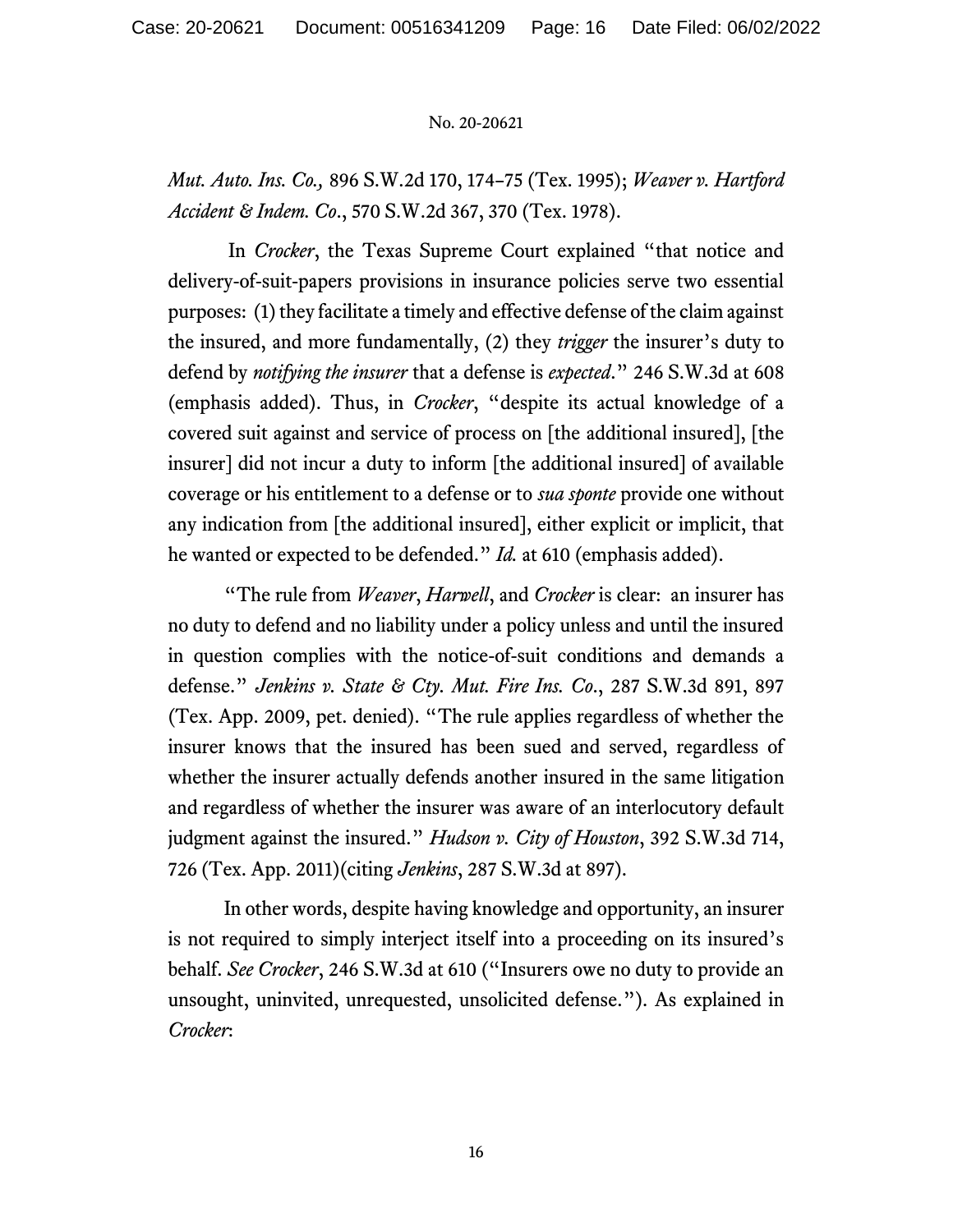[T]he requirement that an additional insured provide notice that it has been served with process is driven by a purpose distinct from the purpose underlying the requirement for notice of a claim or occurrence. Notice of service of process lets the insurer know that the insured is subject to default and expects the insurer to interpose a defense. An insurer cannot necessarily assume that an additional insured who has been served but has not given notice to the insurer is looking to the insurer to provide a defense. Potential insureds, for a variety of reasons, might well opt against seeking a defense from an insurer. For example, an additional insured may opt against invoking coverage because it wants to hire its own counsel and control its own defense.

246 S.W.3d at 610.

In *L'Atrium on the Creek I, L.P. v. Nat'l Union Fire Ins. Co. of Pittsburgh, PA,* 326 F. Supp. 2d 787, 792–93 (N.D. Tex. 2004), a federal district court similarly explained the need for clarity regarding the insured's "duty to defend" expectations:

Here, plaintiffs argue that the notice could come from any source, and that defendants received notice of the Ball litigation through the demand letters sent by Ball's attorneys. Pertinent authorities do not support such a broad proposition. Rather, it is the "action by the insured" in sending the suit papers to the insurer that "triggers the insurer's obligation to tender a defense and answer the suit." [*Members Ins. Co. v. Branscum,* 803 S.W.2d 462, 467 (Tex. App.—Dallas 1991, no writ)]. Plaintiffs may have had any number of reasons for failing to notify defendants that they had been served with process and were looking to defendants to defend and indemnify them. Defendants were entitled to rely on the fact that plaintiffs were represented by counsel and surely would have made a demand for defense and indemnification if they wanted defendants to be involved.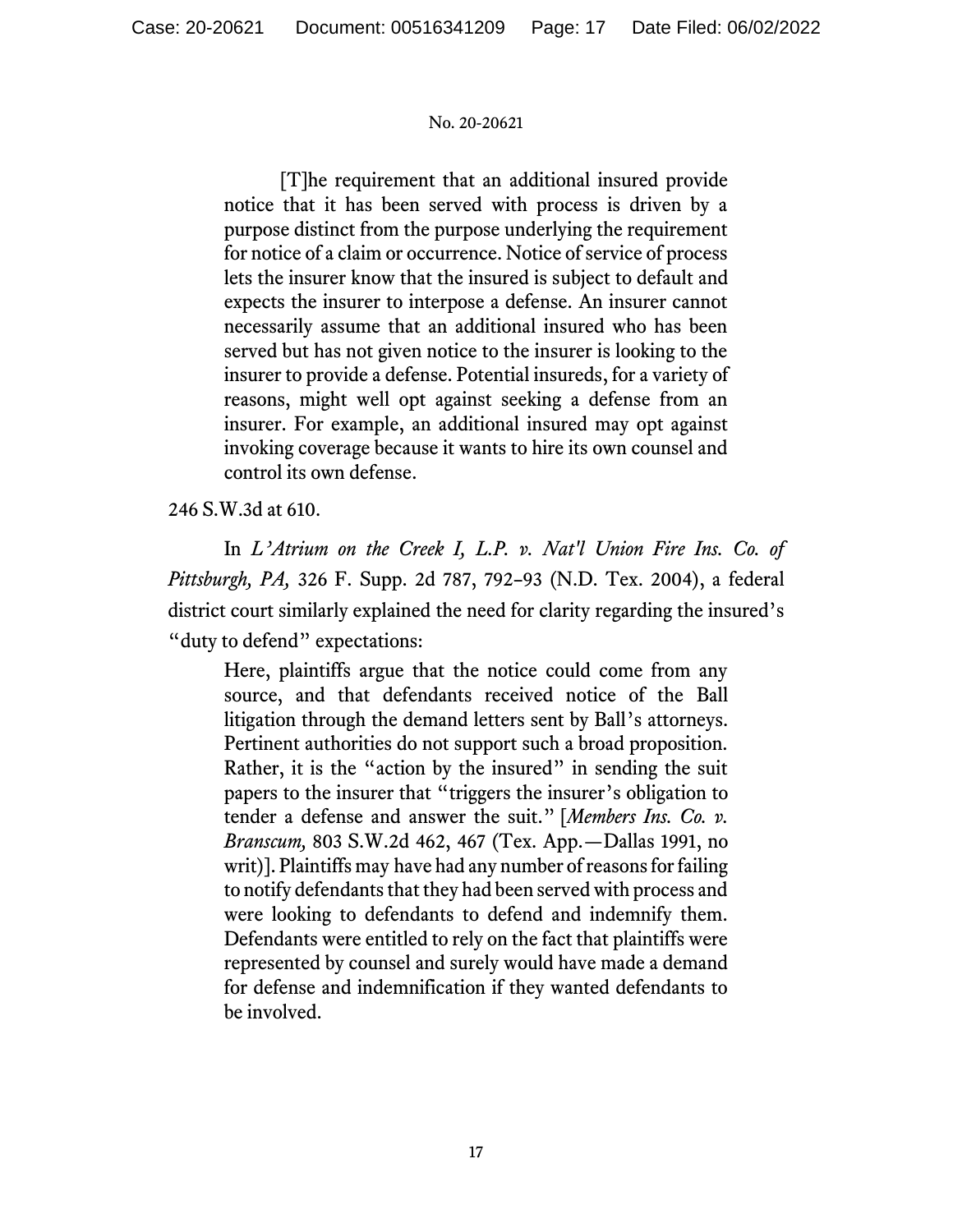Given the foregoing authorities, construing insurance policy conditions comparable to those in Sentinel's policy, it is clear that, under Texas law, an insurer's duty to defend is not triggered unless and until the insured requests that a defense be provided. And, if a duty to defend is not triggered, it likewise is not breached when a defense is not provided. *See Crocker,* 246 S.W.3d at 609 ("Absent a threshold duty to defend, there can be no liability."); *Jenkins*, 287 S.W.3d at 896–97 ("If there is no duty to defend, there is not duty to indemnify.").

Here, as stated, N.F. Painting did not seek defense or coverage from Sentinel when it was served with Moreno's original state court petition; nor did it forward the suit papers that it received to Sentinel for that purpose. Rather, because N.F. Painting's owner, Flores, reportedly did not think Moreno's claim would be covered by the Sentinel policy—and so represented in its responses to Moreno's discovery requests—N.F. Painting hired its own counsel, Lopez. Indeed, N.F. Painting never sought to discuss the matter with Sentinel at all, and seemingly never would have, if Sentinel would not have initiated contact, in late May 2017, after receiving a copy of Beazer Homes' demand for defense and indemnity from Beazer Homes, *not*  its insured, earlier that month.

Even after Sentinel assumed defense of Moreno's claims against Beazer Home, in June 2017, N.F. Painting did not tender (to Sentinel) defense of the claims that Moreno had asserted against it, or request coverage from Sentinel for the claims. Rather, Lopez'srepresentation of N.F. Painting continued, without further request, or inquiry, by N.F. Painting regarding Sentinel's duty of defense or coverage. This remained true even when Moreno amended his complaint, in October 2018, to allege independent contractor (rather than employee) status, and N.F. Painting agreed, in May 2019, to entry of the Agreed Judgment against it for approximately \$1.6 million in damages.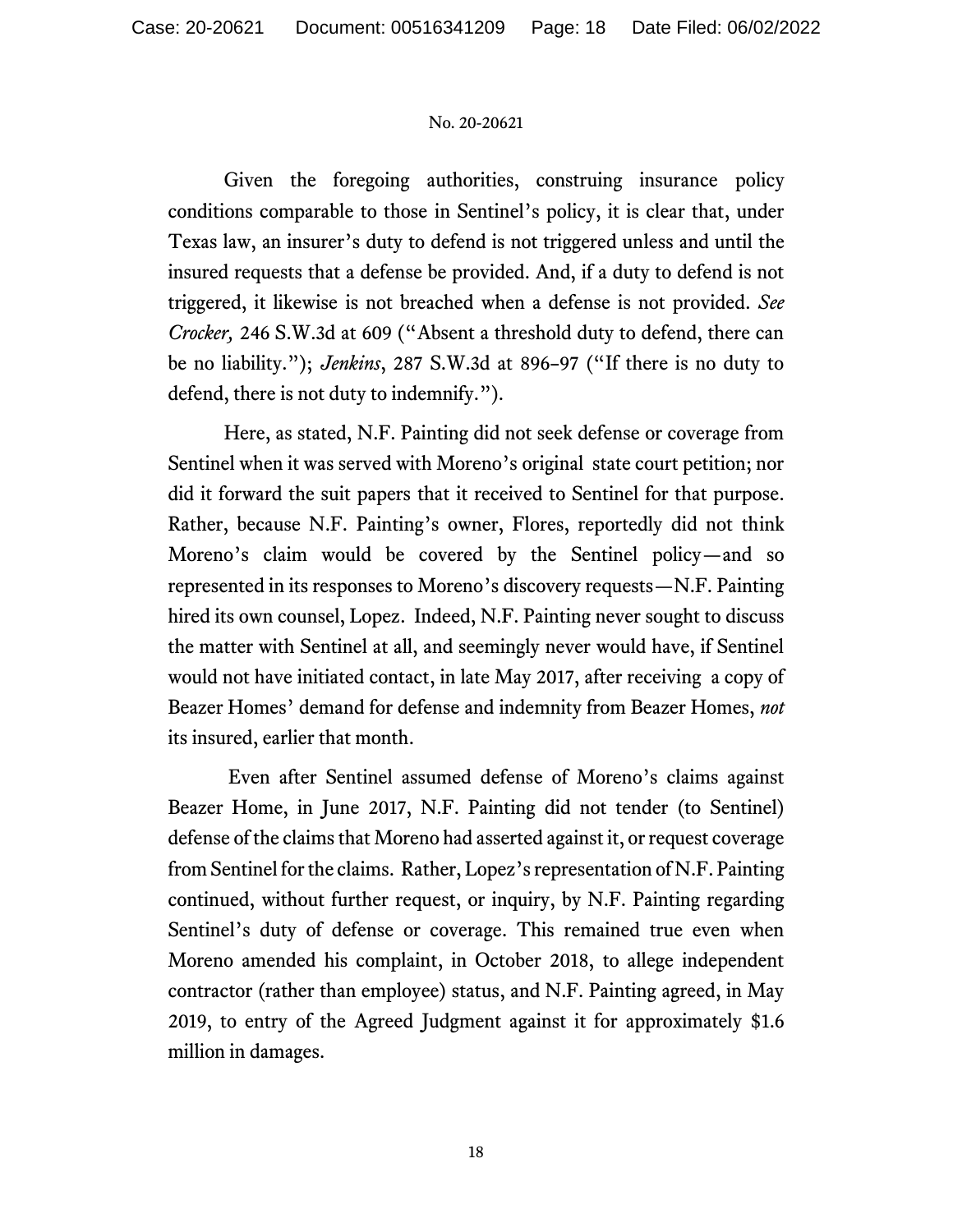Moreno's arguments on appeal do not convince us that the district court erred in concluding that Sentinel's duty to defend N.F. Painting was *never* triggered, and thus was not breached, because N.F. Painting never sought a defense from Sentinel against Moreno's personal injury claims. That another insured, Beazer Homes, notified Sentinel of the suit against it and demanded a defense by Sentinel, as N.F. Painting's insurer, did not obligate Sentinel to also undertake N.F. Painting's defense. As explained above, Texas law requires a request from the insured for whom a defense would be provided, not someone else, to trigger the duty to defend.

Nor was Sentinel's duty to defend triggered when, on June 19, 2017, N.F. Painting's attorney, Lopez, emailed a copy of Moreno's state court petition to Katchmir, Sentinel's claims consultant, in response to Katchmir's request. As the notice of suit and delivery-of-suit-papers policy provisions have been construed by the Texas courts, an insured's transmittal of suit papers to the insurer triggers the duty of defense because, *in the ordinary case*, the documents are sent with the expectation that having the documents will enable *and* cause the insurer to promptly provide (or at least fund) the insured's defense against the claims asserted against it. This, however, is not the *ordinary* case.

Rather, on the summary judgment record before us—given N.F. Painting's initial determination that the Sentinel policy did not cover Moreno's claims, Attorney Lopez's continued representation of N.F. Painting, and the absence of *any* contemporaneous communications regarding N.F. Painting's defense, Lopez's role as counsel, possible substitution of counsel, or even the costs of defense—Lopez's June 19 transmittal of Moreno's petition to Katchmir cannot reasonably be construed to convey an expression of expectation, intent, or desire by N.F. Painting to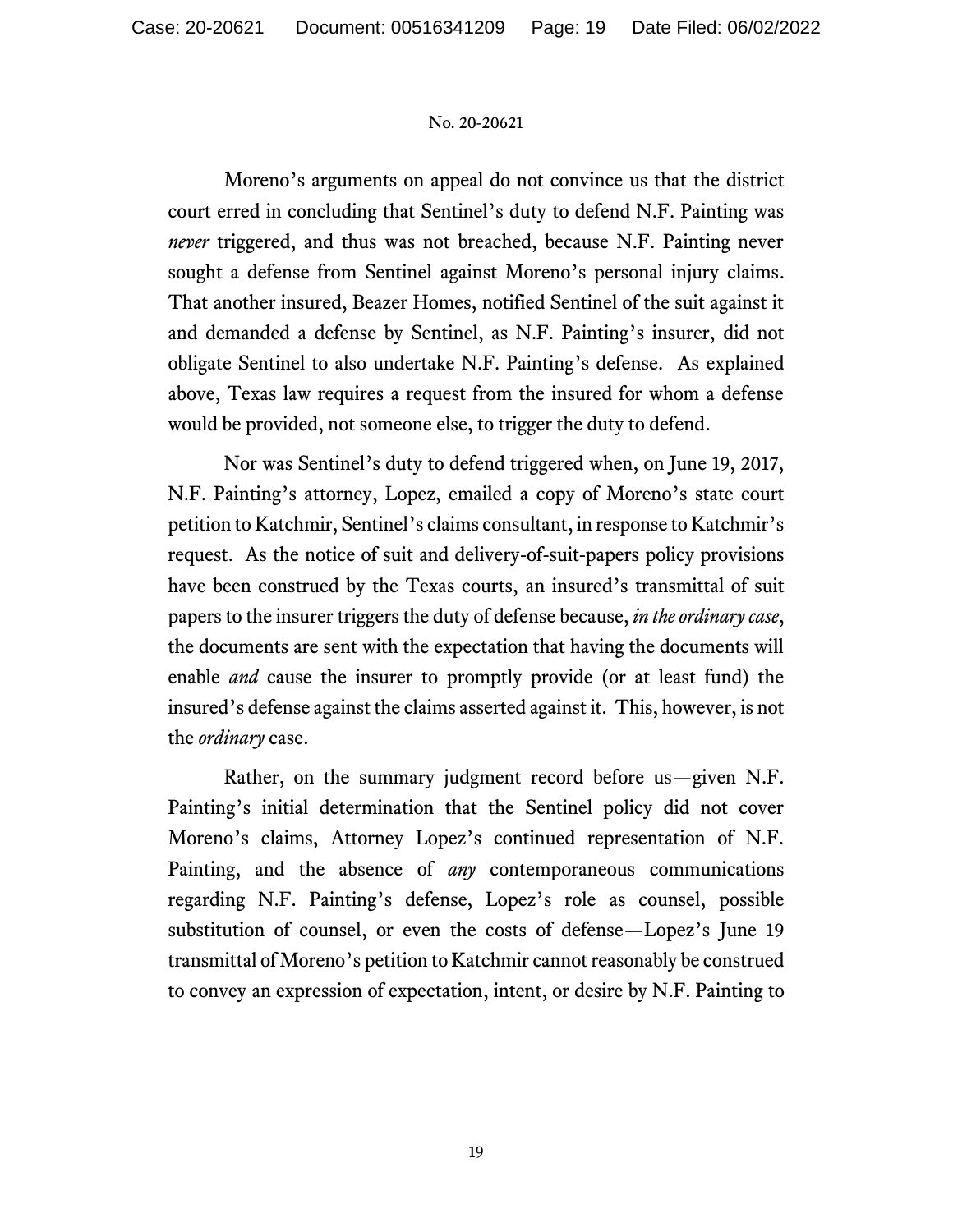have Sentinel assume its defense. <sup>10</sup> Indeed, considering the instant *undisputed* facts, there is no indication that Lopez's transmittal of a copy of the petition to Katchmir, *solely* in response to *Katchmir's* request, expressed anything more than professional courtesy.

Contrary to Moreno's assertions, Katchmir's July 5, 2017 letter to Flores, on behalf of N.F. Painting, likewise does not reflect the awareness necessary to trigger Sentinel's duty to defend N.F. Painting, i.e., awareness that N.F. Painting expected Sentinel to assume its defense against Moreno's claims. In that letter, Sentinel "disclaimed coverage" (upon completing its review of the materials provided by N&F Painting's private attorney), stating "[a]s such, we will not be providing the Defense or Indemnification for Nelson Flores or N&F Painting under the policy in connection with this matter." Although Moreno argues this letter demonstrates that Sentinel understood N.F. Painting expected Sentinel to provide it with a defense, thus obviating the necessity of an express request by N.F. Painting for defense or coverage, the letter cannot reasonably support that inference.

First, the July 5, 2017 letter follows Katchmir's May 30, 2017 telephone conversation with Flores, who told Katchmir that *Lopez* was representing N.F. Painting, *and* Katchmir's June 13, 2017 phone conversation with Lopez, who informed her that N.F. Painting had hired him, rather than "report[ing] or tender[ing] the Underlying Lawsuit to Sentinel," based on N.F. Painting's principal's belief that there would be no coverage, under the Sentinel policy, because Moreno was an employee of the N.F.

<sup>&</sup>lt;sup>10</sup> It is these additional facts that distinguish this case from the "mom and pop hardware store" scenario discussed in Moreno's reply brief. In that scenario, if a customer is injured upon falling in the hardware store and sues the business for negligence, the "mom and pop" insureds' prompt forwarding of the lawsuit papers (served upon them) to the insurer ordinarily would, without more, trigger the insurer's duty of defense.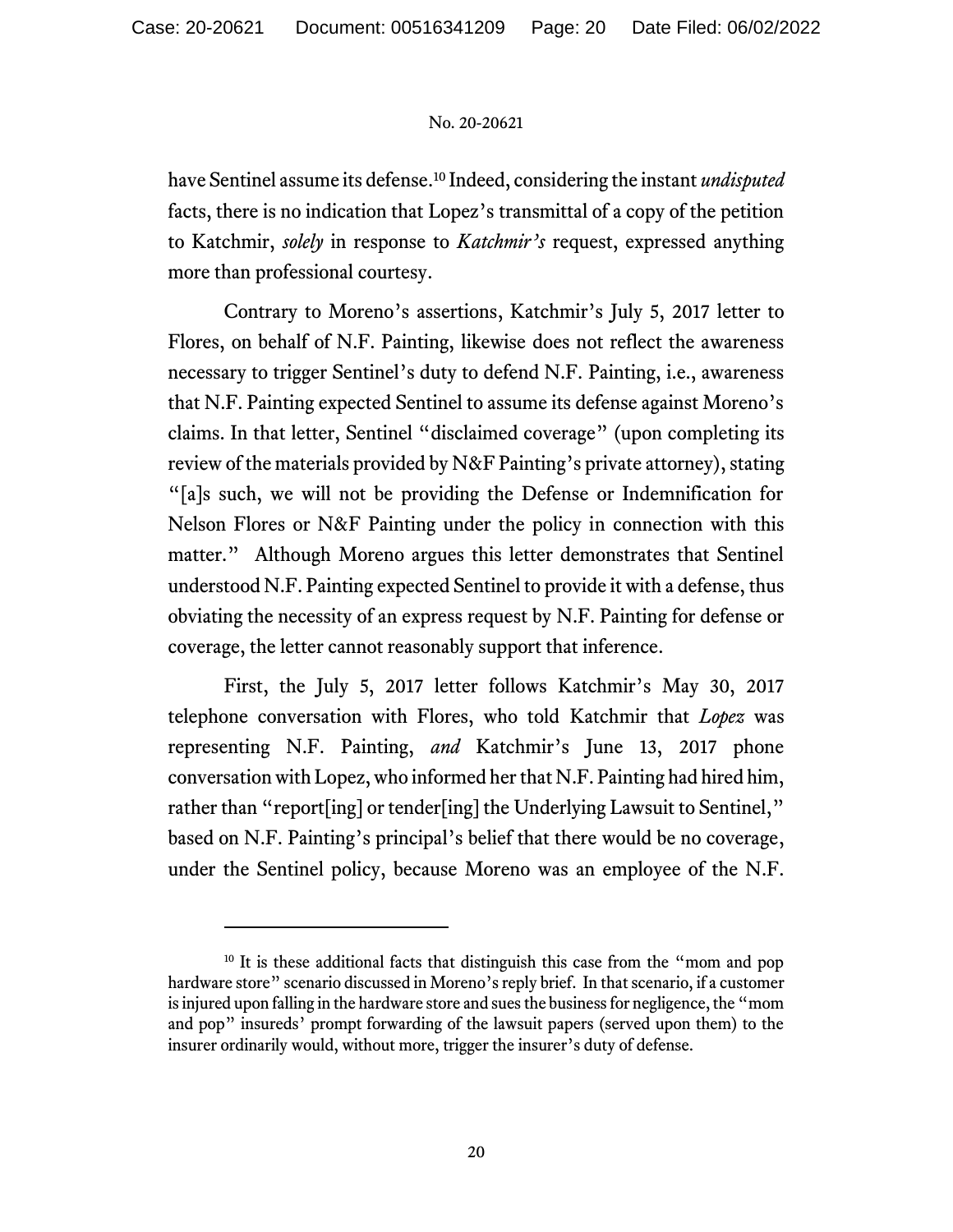Painting.<sup>11</sup> Furthermore, though the letter includes the word "Defense," it is apparent that the main focus of the letter was the scope of coverage, particularly given Katchmir's awareness of N.F. Painting's continued engagement of Attorney Lopez, and the absence of any mention of an express written or verbal request for defense by N.F. Painting. Thus, as the district court correctly concluded, the July 5, 2017 letter simply communicated Sentinel's agreement with N.F. Painting's own "no coverage" determination and confirmed that defense and indemnity would not be provided. Notably, however, it does not confirm that a defense and/or indemnity ever were sought.

Finally, any possible uncertainty regarding Sentinel's understanding of N.F. Painting's intentions relative to its defense disappears when N.F. Painting's handling of Moreno's October 23, 2018 amended petition, asserting independent contractor status for the first time, and the May 17, 2019 "Proposed Agreed Judgment" that Moreno and N.F. Painting submitted to the state court, are considered. Specifically, there is no evidence that N.F. Painting, despite having had the benefit of legal counsel throughout the duration of the litigation with Moreno, ever contacted Sentinel to discuss the possibility that either of these events would impact Sentinel's and/or N.F. Painting's earlier assessments of the policy's coverage. Indeed, N.F. Painting never even informed Sentinel that the amended petition had been filed or, later, that an Agreed Judgment, obligating N.F. Painting to pay approximately \$1.6 million in damages to Moreno, was even under consideration, much less submitted to the court for entry. And N.F. Painting certainly never satisfied its "delivery of suit documents" obligation relative to these pleadings. These omissions are

<sup>&</sup>lt;sup>11</sup> Moreno points to no evidence in the summary judgment record disputing Katchmir's accounts of these telephone conversations.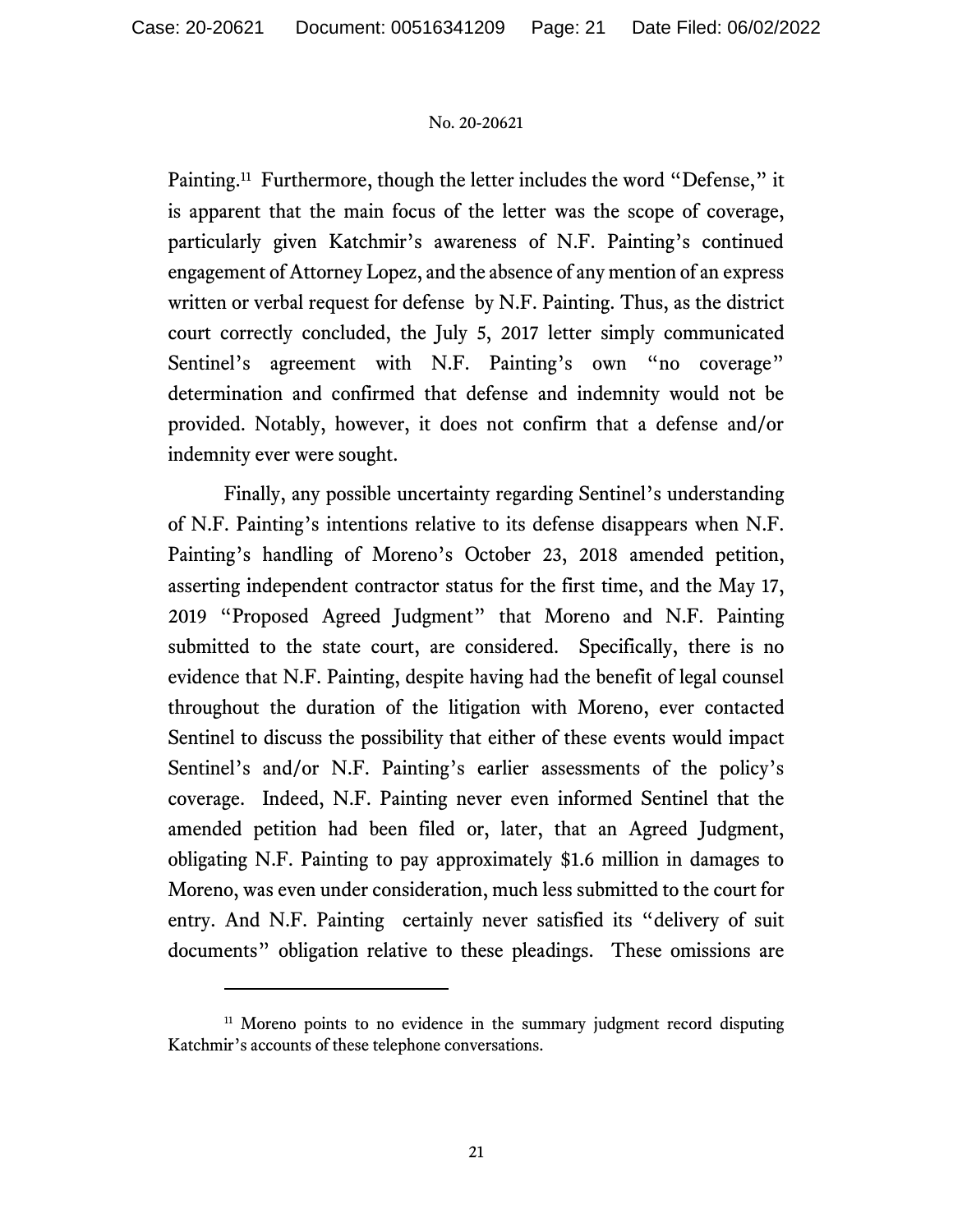particularly telling given Sentinel's express directive, in Katchmir's July 5 letter, to forward "any new allegations or additional information that you feel might alter [Sentinel's coverage determination] to [Sentinel] for consideration, and to contact Katchmir "should you have any questions about this matter or the contents of this letter."

In short, the undisputed facts before us show that N.F. Painting chose, with the assistance of counsel, to handle Moreno's personal injury claims in its own way, without involving Sentinel in its defense, as it was entitled to do. And Moreno has put forth no evidence suggesting that Sentinel was not entitled to rely on that decision. Having made that decision, it is N.F. Painting, and thus Moreno, as third-party beneficiary, *not* Sentinel, who must bear responsibility for any resulting adverse consequences. In other words, the law will not permit a third-party beneficiary to simply disregard an insured's litigation decisions, *i.e*., essentially re-write history, merely because he has no other means of satisfying his judgment against the insured. Thus, because no defense ever was sought, it was not owed.

# B. Prejudice

Moreno additionally maintains that any noncompliance by N.F. Painting relative to the Sentinel policy's notice requirements does not excuse Sentinel's indemnity obligations unless Sentinel shows resulting prejudice. In *Crocker*, the Texas Supreme Court distinguished prejudice requirements for cases where notice to the insurer of service of process was "wholly lacking" (prejudice not required) from cases where such notice to the insurer was merely late (requiring actual prejudice). *See Crocker*, 246 S.W.3d at 609 (distinguishing *PAJ, Inc. v. Hanover Ins. Co*., 243 S.W.3d 630 (Tex. 2007)).

Here, as the district court correctly concluded, the undisputed summary judgment evidence demonstrates that Sentinel's duty to defend N.F. Painting was never triggered, much less breached, relative to Moreno's